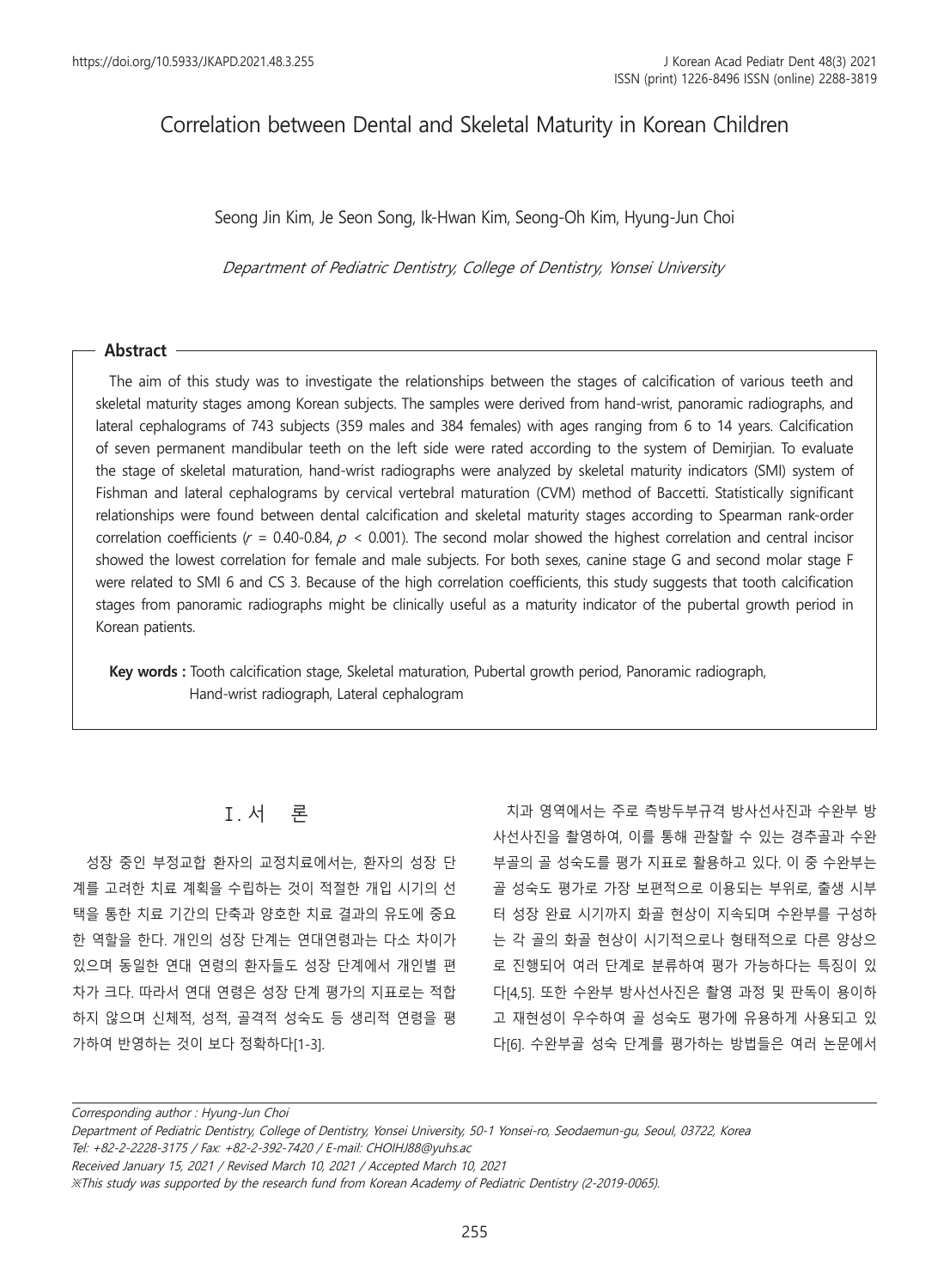제시되어 왔다. Tanner 등[7,8]은 수완부의 33개의 골 중 20개의 골을 선정하여 각각의 골 성숙도를 점수화한 후, 점수의 합산을 통해 골 성숙 지수를 산출하는 Tanner-Whitehouse(TW) 방법을 제시하였으며, Hägg와 Taranger[9]은 수완부 골 중 모지척측종 자골, 중지의 중절골과 말절골, 요골에 대한 골 성숙도를 분석하 여 성장 단계를 평가하는 방법을 제시하였다. Fishman[10]은 모 지, 중지, 약지 및 요골에서 6개의 부위를 선정하여 각 골단의 골 화 정도와 골융합 여부 등을 평가하여 11단계로 분류한 skeletal maturity indicators(SMI) 방법을 제시하였다.

경추골 성숙도는 측방두부규격 방사선사진에서 경추의 형태 를 평가하는 방법으로, 이전 문헌에서 수완부골 성숙도와의 높 은 상관관계가 있음이 알려져 있으며 추가적인 방사선 노출 을 줄일 수 있다는 장점이 있어 널리 사용된다[11,12]. Hassel 과 Farman[13]은 수완부골과 경추골 성숙 단계를 비교하여 높 은 상관관계가 있음을 보고하였으며 경추골의 형태에 따라 골 성숙 단계를 6단계로 분류한 cervical vertebrae maturation index(CVMI)를 제시하였다. 이후 Baccetti 등[14]은 기존의 평가 단계를 개선한 cervical vertebral maturation(CVM) 방법을 제안 하였다.

성장 중인 아동에서 치아의 성숙도를 평가하는 방법으로는 크 게 치아의 맹출 정도를 평가하는 방법과 치아의 석회화 정도를 평가하는 방법이 있다. 이 중 치아의 맹출 정도를 평가하는 방법 은 상방 유치의 조기 탈락이나 유착 등 국소적인 요인에 영향을 받을 가능성이 높으며, 치아가 맹출하는 연령대가 한정되어 있 어 평가 가능한 연령이 제한된다는 한계점이 있다[15-17]. 따라 서 주변 환경에 따른 영향을 비교적 적게 받는 치아의 석회화 정 도를 치아 성숙도의 지표로 활용하며, 그 중 치관과 치근의 발육 비율에 따라 10단계로 분류한 Nolla[18]의 방법과 치관 및 치근 발육의 형태에 따라 8단계로 분류한 Demirjian 등[15]이 제시한 방법이 대표적이다.

골격적 성숙도와 치아 석회화 단계 간의 상관관계를 밝히고자 하는 연구는 이전부터 수차례 이루어져 왔다. Lauterstein[19]와 Sierra[20] 등은 골격적 성숙도와 치아 석회화 단계 간에 높은 상 관관계가 있다고 본 반면, Demirjian 등[21], Green[22], Koshy와 Tandon[23]은 낮은 상관관계가 있다고 보고하여 이 주제는 여전 히 논란의 여지가 있다. 만약 골격적 성숙도와 치아 석회화 단계 간에 높은 상관관계가 있다면 추가적인 방사선 노출 없이 파노 라마 방사선사진만으로 교정 치료의 개입 시기를 결정할 수 있 을 것이다.

골격적 성숙도와 치아 석회화 단계 간의 상관관계는 인종에 따라서도 달라질 수 있다는 주장이 여러 문헌에서 보고되고 있 다[24,25]. 한국에서도 유사한 연구가 진행된 바 있으나, 대상자 수가 적고 특정 대학병원에 내원한 환자들을 대상으로 진행하 여 특정 지역에 대상자수가 한정되어 분포한다는 한계점이 있다 [26,27].

이 연구에서는 전국 10개 치과대학병원에 내원한 환자들을 대상으로 하여 한국 소아의 표준 자료를 수합하고자 하였다. 따 라서 이 연구의 목적은 한국 소아의 골격적 성숙도와 치아 석회 화 단계 간의 상관관계에 대해 분석해 보고, 특정 치아의 석회화 단계로 성장 단계를 예측할 수 있을지를 알아보는 것이다.

## Ⅱ. 연구 재료 및 방법

이 연구는 연세대학교 치과대학병원 임상 연구 윤리 위원회 (Institutional Review Board, IRB)의 승인을 받아 시행되었다(IRB No: 2-2019-0065).

### 1. 연구 대상

이 연구는 2010년 1월부터 2019년 12월까지 전국 10개 치과 대학병원(강릉원주대학교, 경북대학교, 경희대학교, 단국대학교, 부산대학교, 서울대학교, 연세대학교, 원광대학교, 전북대학교, 조선대학교)에 내원한 성장기 어린이로 교정 진단을 위해 동일 한 날짜에 수완부 방사선사진, 측방두부규격 방사선사진, 파노 라마 방사선사진을 촬영한 6 - 14세 남아 414명, 여아 409명의 자료를 수합하였으며, 그 중 선정 기준에 부합하지 않거나 수완 부골 성숙도가 Fishman[10]이 제시한 SMI 1단계에 미치지 못하 는 대상자를 제외하여 남아 359명, 여아 384명의 어린이 743명 을 대상으로 하였다(Table 1). 선정 기준으로는 전신적으로 건강 하여 호르몬이나 성장 발육에 문제가 없는 한국 어린이, 제3대 구치를 제외한 하악 좌측 영구치 치배가 모두 존재하는 어린이, 하악 좌측 유치 중 치수치료를 받은 치아가 없는 어린이, 이전에 교정치료를 진행한 경험이 없는 어린이로 설정하였다.

#### 2. 연구 방법

#### 1) 수완부골 성숙도 평가

수완부 방사선사진 상에서 Fishman[10]이 제시한 SMI 11단계 를 기준으로 평가하였다(Table 2).

#### 2) 경추골 성숙도 평가

측방 두부규격 방사선사진 상의 제 2, 3, 4번 경추골의 형태에 따라 6단계로 분류한 Baccetti 등[14]의 CVM 평가 방법을 이용 하였다(Table 3).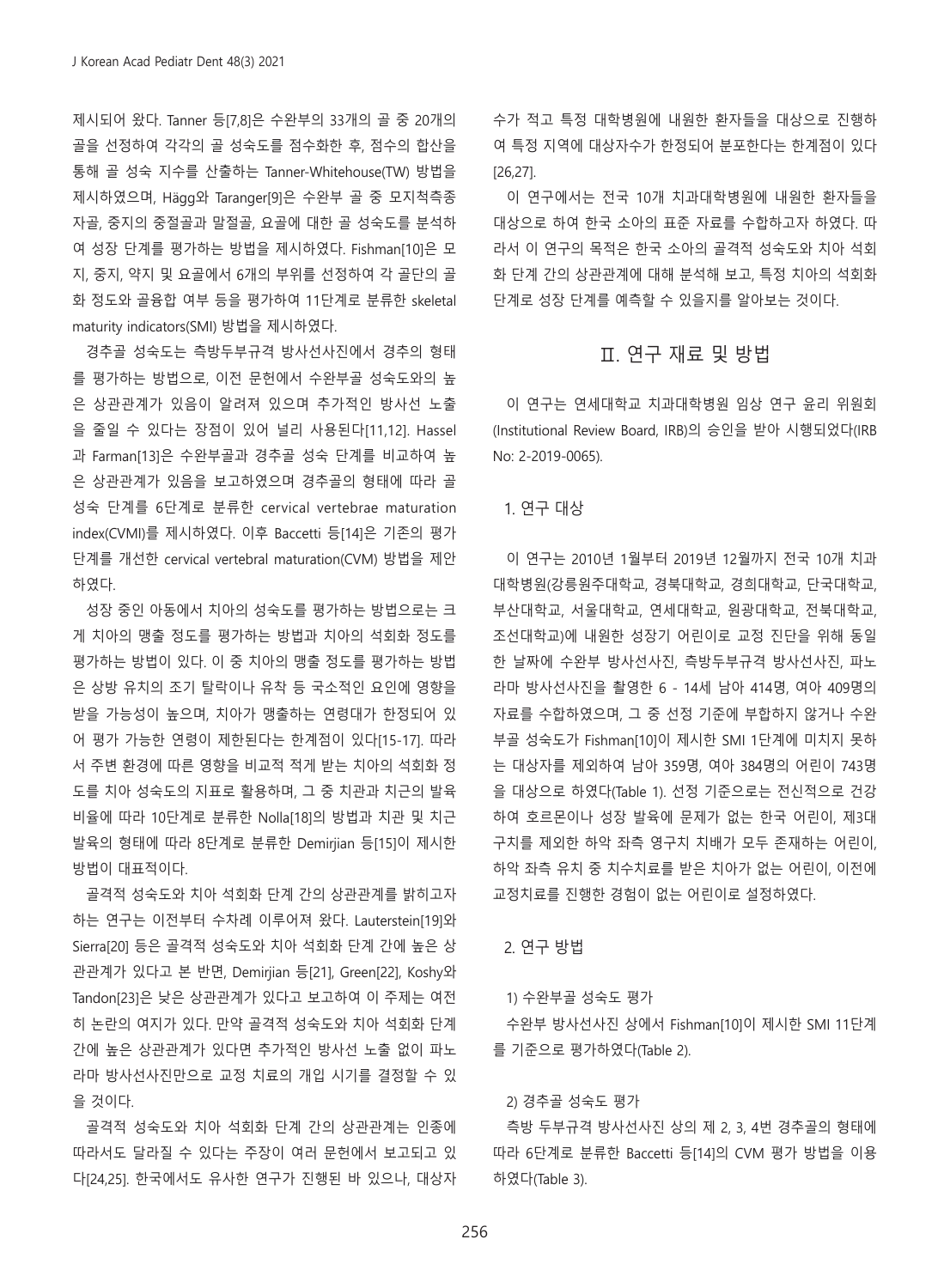Table 1. Number of subjects used in this study from each university

|        |    |    |    |    |    | Subject, n |    |    |    |    |       |
|--------|----|----|----|----|----|------------|----|----|----|----|-------|
| Gender | GW | KP | KΗ | DK | PS |            | ΥS | WK | JB | CS | Total |
| Male   | 37 | 26 | 39 | 39 | 28 | 39         | 39 | 37 | 37 | 38 | 359   |
| Female | 40 | 28 | 43 | 37 | 34 | 43         | 42 | 39 | 41 | 37 | 384   |
| Total  |    | 54 | 82 | 76 | 62 | 82         | 81 | 76 | 78 | 75 | 743   |

GW = Gangneung-Wonju National University, KP = Kyungpook National University, KH = Kyung Hee University, DK = Dankook University, PS = Pusan National University, S = Seoul National University, YS = Yonsei University, WK = Wonkwang University, JB = Jeonbuk National University, CS = Chosun university

#### **Table 2.** Skeletal maturation indicators by Fishman

| Stage | Description                                                                               |
|-------|-------------------------------------------------------------------------------------------|
|       | The proximal phalanx of the third finger shows equal width of the epiphysis and diaphysis |
| 2     | The middle phalanx of the third finger shows equal width of the epiphysis and diaphysis   |
| 3     | The middle phalanx of the fifth finger shows equal width of the epiphysis and diaphysis   |
| 4     | Appearance of adductor sesamoid of thumb                                                  |
| 5     | Capping of the epiphysis of the distal phalanx on the third finger                        |
| 6     | Capping of the epiphysis of the middle phalanx on the third finger                        |
| 7     | Capping of the epiphysis of the middle phalanx on the fifth finger                        |
| 8     | Fusion between the epiphysis and diaphysis of the distal phalanx on the third finger      |
| 9     | Fusion between the epiphysis and diaphysis of the proximal phalanx on the third finger    |
| 10    | Fusion between the epiphysis and diaphysis of the middle phalanx on the third finger      |
| 11    | Fusion of the epiphysis and diaphysis seen in the radius                                  |

#### Table 3. Stages of cervical vertebral maturation by Baccetti et al.

| Stage           | Description                                                                                                                                                                                                                             |
|-----------------|-----------------------------------------------------------------------------------------------------------------------------------------------------------------------------------------------------------------------------------------|
| CS <sub>1</sub> | The lower borders of second (C2), third (C3), and fourth (C4) cervical vertebrae are flat. The bodies of both C3 and C4 are<br>trapezoid in shape (the superior border of the vertebral body is tapered from posterior to anterior).    |
| CS <sub>2</sub> | A concavity is present at the lower border of C2. The bodies of both C3 and C4 are still trapezoid in shape.                                                                                                                            |
| CS <sub>3</sub> | Concavities at the lower borders of both C2 and C3 are present. The bodies of C3 and C4 may be either trapezoid or<br>rectangular horizontal in shape.                                                                                  |
| CS <sub>4</sub> | Concavities at the lower borders of C2, C3, and C4 now are present. The bodies of both C3 and C4 are rectangular horizontal<br>in shape.                                                                                                |
| CS <sub>5</sub> | The concavities at the lower borders of C2, C3, and C4 still are present. At least one of the bodies of C3 and C4 is squared in<br>shape. If not squared, the body of the other cervical vertebra still is rectangular horizontal.      |
| CS <sub>6</sub> | The concavities at the lower borders of C2, C3, and C4 still are evident. At least one of the bodies of C3 and C4 is rectangular<br>vertical in shape. If not rectangular vertical, the body of the other cervical vertebra is squared. |

3) 치아 성숙도 평가

파노라마 방사선사진 상에서 환자의 하악 좌측 제3대구치를 제외한 7개 영구치의 석회화 단계를 형태에 따라 stage A - H 의 8단계로 분류한 Demirjian 등[15]의 평가 방법을 이용하였다 (Table 4).

평가는 2명의 평가자(소아치과 전공의 2명)에 의해 시행되었 으며 일치되지 않는 항목은 평가자 간 합의를 거쳐 의견을 통일 하였다. 평가자의 재현성 검증을 위해 1개월 후 무작위로 20명 을 선정하여 재평가를 시행하였다.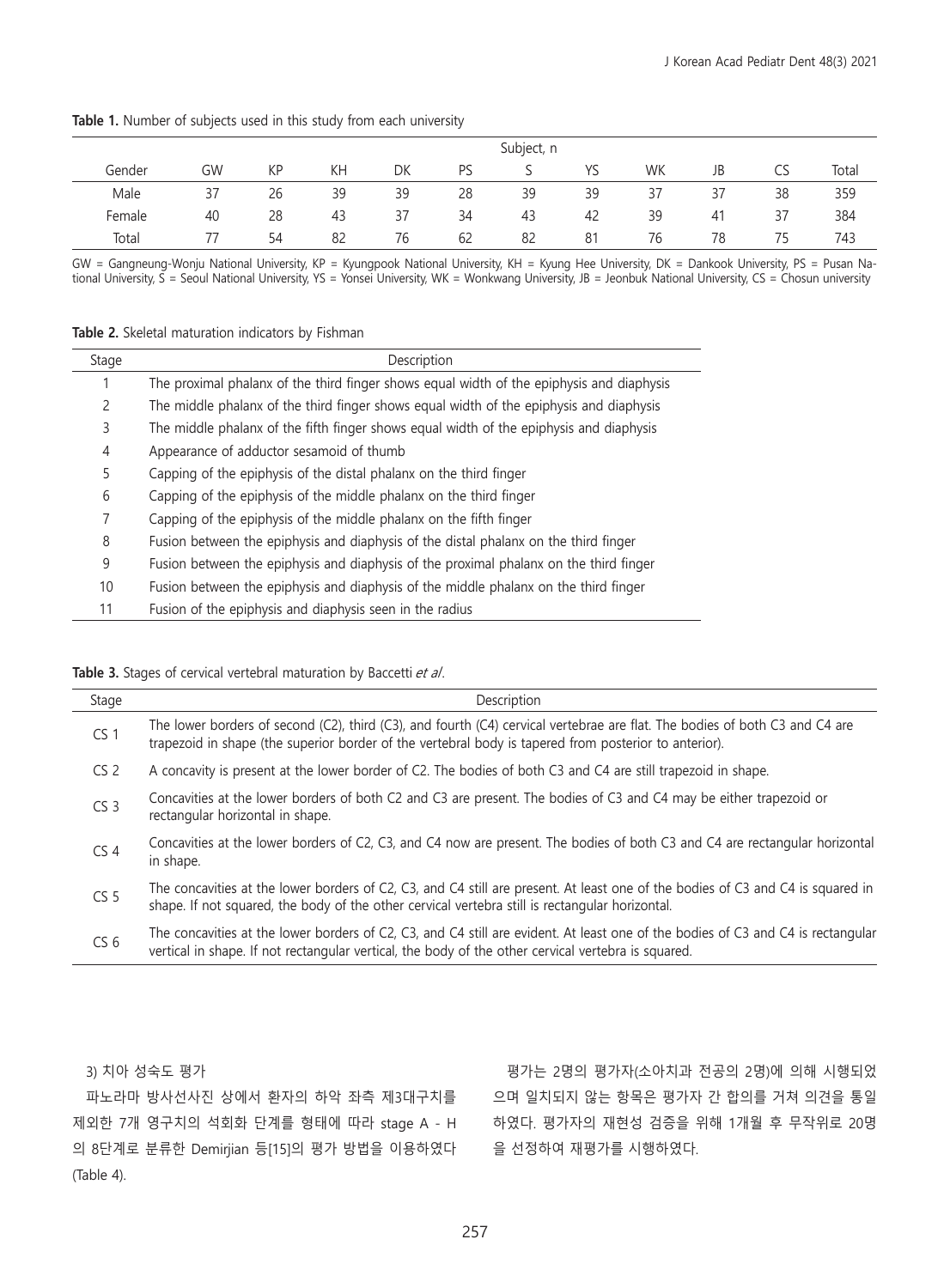**Table 4.** Stages of tooth calcification by Demirijan et al.

| Stage | Description                                                                                                                                                                                                                                                                                                                 |
|-------|-----------------------------------------------------------------------------------------------------------------------------------------------------------------------------------------------------------------------------------------------------------------------------------------------------------------------------|
| Α     | In both uniradicular and multiradicular teeth, a beginning calcification is seen at the superior level of the crypt form of an<br>inverted cone or cones. There is no fusion of these calcified points                                                                                                                      |
| B     | Fusion of the calcified points forms one or several cusps which unite to give a regularly outlined occlusal surface.                                                                                                                                                                                                        |
| C     | Enamel formation is complete at the occlusal surface. Its extension and convergence towards the cervical region is seen. The<br>beginning of a dentinal deposit is seen. The outline of the pulp chamber has a curved occlusal border.                                                                                      |
| D     | The crown formation is completed down to the cementoenamel junction. The superior border of the pulp chamber in the<br>uniradicular teeth has a definite curved form, being concave towards the cervical region. In molars the pulp chamber has a<br>trapezoidal form. Beginning of root formation is seen.                 |
| Ε     | The walls of the pulp chamber form straight lines. The root length is less than the crown height. In molars initial formation of<br>the radicular bifurcation is seen in the form of either a calcified point or a semi-lunar shape.                                                                                        |
| F     | The walls of the pulp chamber now form a more isosceles triangle. The apex ends in a funnel shape. The root length is equal<br>to or greater than the height. In molars the calcified region of the bifurcation has developed further to give the roots a more<br>definite and distinct outline with funnel shaped endings. |
| G     | The walls of the root canal are now parallel and its apical end is still partially open.                                                                                                                                                                                                                                    |
| H     | The apical end of the root canal is completely closed.                                                                                                                                                                                                                                                                      |

#### 3. 통계 분석

통계분석에는 윈도우용 SPSS Statistics 25.0 (IBM, USA)을 사용 하였다. 수완부골 및 경추골 성숙 단계별 평균 연령과 표준 편차 를 구하였으며, 독립표본 t-검정(Student's t-test)를 이용하여 남 녀 간 평균 연령 차의 유의성을 분석하였다. 수완부골 및 경추골 성숙도와 치아 연령 간의 상관관계 및 각 치아 석회화 단계 간 의 상관관계를 알아보기 위하여 Spearman의 순위상관계수(The Spearman rank order correlation coefficient)를 산출하였다. 수완 부골 및 경추골 성숙 단계에 따라 각 치아의 석회화 단계의 분포 도를 조사하였다. 조사자 간 신뢰도 및 조사자 내 신뢰도 평가를 위하여 Cohen's kappa coefficient 값을 구하였고 조사자 간 신뢰 도는 모두 0.8 이상, 조사자 내 신뢰도는 0.9 이상으로 나타났다.

## Ⅲ. 연구 성적

### 1. 골 성숙도 단계별 연대연령의 분포

Table 5, 6은 골 성숙도 단계에 따른 남녀 연대연령의 인원과 평균 연대연령을 나타낸 것이다. 수완부골 성숙도 단계에 따른 남녀 연대연령의 분포에서는 SMI 4, 8, 9를 제외한 모든 단계에 서 여아가 남아에 비해 이른 골격적 성숙도를 보였다(Table 5,  $\rho$ < 0.001). 각 단계별 남녀간의 차이는 평균 0.92세였다. 경추골 성숙도 단계에 따른 남녀별 연대연령의 분포 또한 모든 단계에 서 여아가 남아에 비해 이른 골격적 성숙도를 보였으며, 모든 단 계에서 통계적 유의성이 존재하였다(Table 6,  $p < 0.001$ ). 각 단 계별 남녀간의 차이는 평균 1.03세였다.

2. 골 성숙도와 치아 연령 간의 상관관계

수완부골 및 경추골 성숙도와 치아 연령 간의 상관관계는 남 녀 모두에서 높은 수치를 보였다(Table 7, p < 0.001). 수완부골 성숙도와 경추골 성숙도 간에도 남아 0.882, 여아 0.843의 높은 상관계수가 나타났다(Table 8, p < 0.001).

3. 골 성숙도와 치아 석회화 단계 간의 상관관계

남녀별 수완부골 및 경추골 성숙도와 치아 석회화 단계 간의 상관관계는 Table 9, 10에 기술하였다. 남녀 모두 골 성숙도와 하 악 견치, 제1소구치, 제2소구치, 제2대구치의 석회화 단계 간의 상관관계가 하악 중절치, 측절치, 제1대구치에 비해 높은 상관관 계를 나타내었으며, 7개의 영구치 중에서는 하악 제2대구치에서 가장 높은 상관관계를 나타내었다.

4. 수완부골 성숙도에 따른 각 치아 석회화 단계의 분포

하악 좌측 영구치 중 골 성숙도와의 상관계수가 높은 견치, 제 1소구치, 제2소구치, 제2대구치에 대해 수완부골 성숙도에 따 른 치아 석회화 단계의 분포의 남녀 결과를 Table 11, 12에 나타 내었다. 견치는 남녀 모두에서 SMI 1에서는 stage E가 가장 많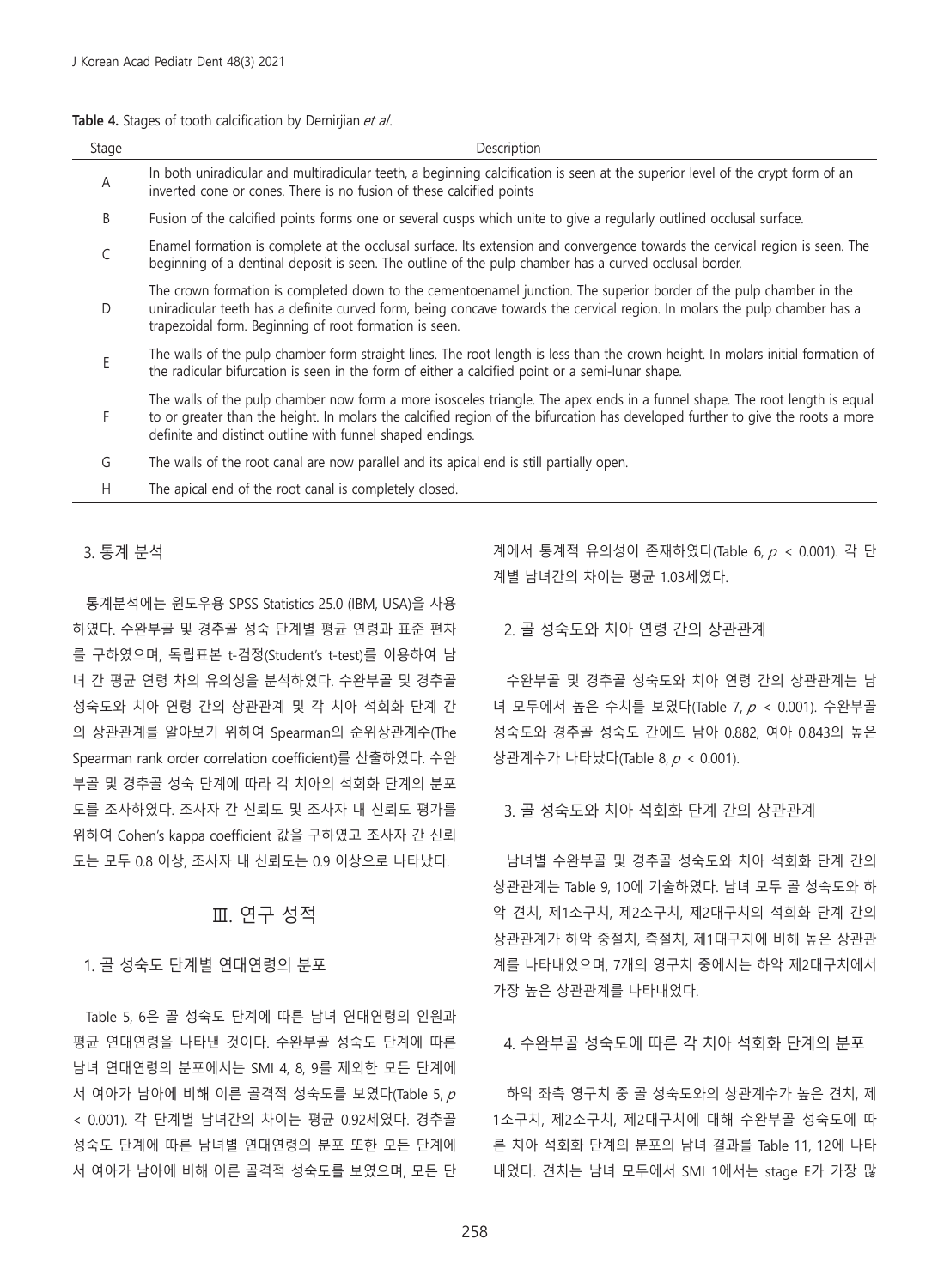|                |          | Male                                     |    | Female                                   | Mean Difference |              |
|----------------|----------|------------------------------------------|----|------------------------------------------|-----------------|--------------|
| SMI            | n.       | Chronological age<br>Mean $\pm$ SD (yrs) | n  | Chronological age<br>Mean $\pm$ SD (yrs) | (yrs)           | $\rho$ value |
|                | 80       | $8.36 \pm 0.90$                          | 41 | $7.07 \pm 0.76$                          | 1.29            | < 0.001      |
| $\overline{c}$ | 36       | $9.97 \pm 1.03$                          | 41 | $8.43 \pm 1.01$                          | 1.54            | < 0.001      |
| 3              | 31       | $10.2 \pm 0.86$                          | 69 | $9.20 \pm 1.02$                          | 0.97            | < 0.001      |
| 4              | 50       | $10.5 \pm 0.81$                          | 14 | $9.79 \pm 0.82$                          | 0.72            | 0.005        |
| 5              | 17       | $11.4 \pm 0.72$                          | 17 | $10.3 \pm 0.85$                          | 0.93            | < 0.001      |
| 6              | 34       | $12.6 \pm 0.89$                          | 19 | $11.2 \pm 0.59$                          | 1.15            | < 0.001      |
| $\overline{7}$ | 71       | $13.1 \pm 0.81$                          | 72 | $11.7 \pm 1.04$                          | 0.58            | < 0.001      |
| 8              | 19       | $13.9 \pm 0.56$                          | 28 | $12.5 \pm 0.82$                          | 0.50            | 0.026        |
| 9              | 11       | $14.0 \pm 0.64$                          | 16 | $13.4 \pm 0.93$                          | 0.39            | 0.035        |
| 10             | 10       | $14.7 \pm 0.14$                          | 55 | $13.6 \pm 0.82$                          | 1.13            | < 0.001      |
| 11             | $\theta$ |                                          | 12 | $14.5 \pm 0.24$                          |                 |              |

**Table 5.** Distribution of chronological ages grouped by skeletal maturation indicators of hand-wrist radiograph

 $p$  values from Student's t-test

 $SMI$  = skeletal maturation indicators by Fishman, SD = standard deviation

|    |    | Male                                     |     | Female                                   |                          |              |  |
|----|----|------------------------------------------|-----|------------------------------------------|--------------------------|--------------|--|
| CS | n  | Chronological age<br>Mean $\pm$ SD (yrs) | n   | Chronological age<br>Mean $\pm$ SD (yrs) | Mean Difference<br>(yrs) | $\rho$ value |  |
|    | 57 | $8.56 \pm 1.04$                          | 26  | $7.49 \pm 1.04$                          | 1.08                     |              |  |
|    | 72 | $9.34 \pm 1.31$                          | 61  | $8.34 \pm 1.38$                          | 1.00                     |              |  |
| 3  | 96 | $10.8 \pm 1.01$                          | 74  | $9.22 \pm 1.38$                          | 1.61                     |              |  |
| 4  | 54 | $12.5 \pm 0.76$                          | 111 | $11.5 \pm 1.53$                          | 0.94                     | < 0.001      |  |
|    | 53 | $13.5 \pm 0.58$                          | 63  | $12.5 \pm 1.25$                          | 0.56                     |              |  |
| 6  | 27 | $14.6 \pm 0.20$                          | 49  | $13.6 \pm 0.86$                          | 1.00                     |              |  |

 $p$  values from Student's t-test

 $CS =$  cervical stage by Baccetti,  $SD =$  standard deviation

**Table 7.** Correlation between dental age with skeletal maturation indicators and cervical stage

|            | Dental age  |              |             |              |  |  |  |  |
|------------|-------------|--------------|-------------|--------------|--|--|--|--|
|            | Male        |              |             | Female       |  |  |  |  |
|            | Correlation | $\rho$ value | Correlation | $\rho$ value |  |  |  |  |
| <b>SMI</b> | 0.869       | < 0.001      | 0.873       | < 0.001      |  |  |  |  |
| Cς         | 0.841       | ~< 0.001     | 0.796       | ~< 0.001     |  |  |  |  |

 $p$  values from Spearman correlation test

SMI = skeletal maturation indicators by Fishman,  $CS =$  cervical stage by Baccetti

이 분포하였으며, SMI 5 - 7에서는 stage G, SMI 8 이상에서는 stage H가 대부분 분포하였다. 제1소구치의 경우 남녀 모두에 서 SMI 1, 2에서는 stage E, SMI 5에서는 stage G가 가장 많이 분포하였고 SMI 8 이상에서는 대부분 stage H인 것으로 나타났 다. 제2소구치는 남녀 모두에서 SMI 4 이전에는 대부분 stage E 인 것으로 나타났으며, 여아에서는 SMI 5, 6에서는 stage F, SMI **Table 8.** Correlation between skeletal maturation indicators with cervical stage

|            |             |              | rς          |              |  |  |
|------------|-------------|--------------|-------------|--------------|--|--|
|            | Male        |              | Female      |              |  |  |
|            | Correlation | $\rho$ value | Correlation | $\rho$ value |  |  |
| <b>SMI</b> | 0.882       | ~< 0.001     | 0.843       | ~< 0.001     |  |  |

 $p$  values from Spearman correlation test

 $SMI$  = skeletal maturation indicators by Fishman,  $CS$  = cervical stage by Baccetti

8, 9에서는 stage G, SMI 10, 11에서는 stage H가 가장 많이 분 포하였다. 남아의 경우 SMI 8 이상일 경우 제2소구치는 대부분 stage H에 분포하였다. 제2대구치는 남녀 모두에서 SMI 4 이전 일 경우에는 stage E에 분포 비율이 가장 높았고, SMI 5, 6에서 는 stage F에 가장 많이 분포하였다. SMI 7 이상에서는 대부분 stage G인 것으로 나타났다.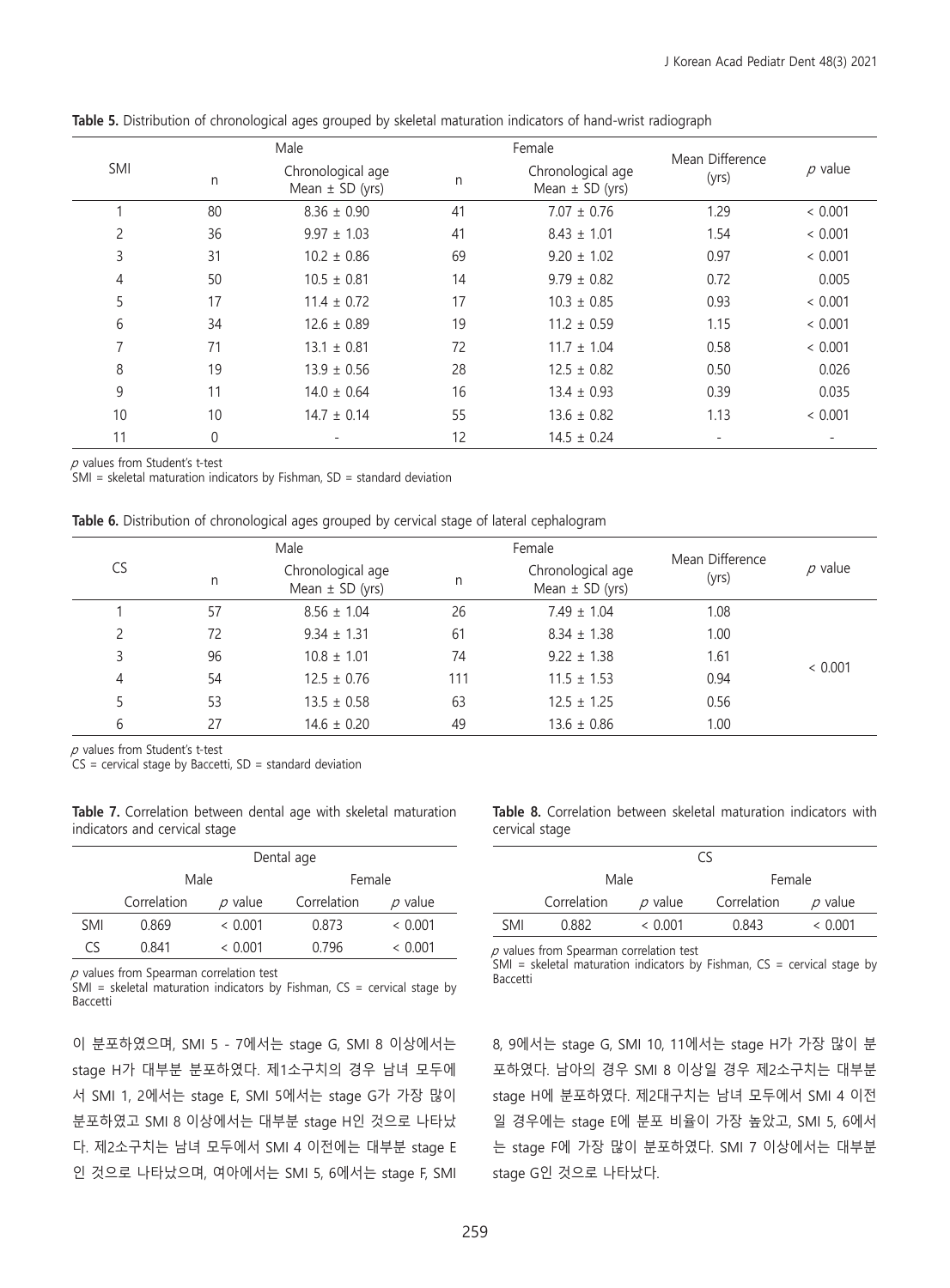|      |                 | Correlation Coefficient |        |       |                                                         |       |       |              |  |
|------|-----------------|-------------------------|--------|-------|---------------------------------------------------------|-------|-------|--------------|--|
|      | Central incisor | Lateral incisor         | Canine |       | First premolar Second premolar First molar Second molar |       |       | $\rho$ value |  |
| SMI  | 0.438           | 0.599                   | 0.815  | 0.824 | 0.797                                                   | 0.647 | 0.837 |              |  |
| CVMS | 0.404           | 0.576                   | 0.798  | 0.823 | 0.792                                                   | 0.611 | 0.828 | < 0.001      |  |

**Table 9.** Correlation coefficients between skeletal maturation indicators and dental calcification stages in male subjects

 $p$  values from Spearman correlation test

**Table 10.** Correlation coefficients between skeletal maturation indicators and dental calcification stages in female subjects

|      |       | Correlation Coefficient         |        |       |                                                         |       |       |         |
|------|-------|---------------------------------|--------|-------|---------------------------------------------------------|-------|-------|---------|
|      |       | Central incisor Lateral incisor | Canine |       | First premolar Second premolar First molar Second molar |       |       | p value |
| SMI  | 0.501 | 0.629                           | 0.839  | 0.840 | 0.829                                                   | 0.613 | 0.842 | < 0.001 |
| ^WS: | 0.458 | 0.573                           | 0.750  | 0.768 | 0.766                                                   | በ 575 | 0.780 |         |

 $p$  values from Spearman correlation test

**Table 11.** Male distribution of Demirjian index by skeletal maturation indicators

|            |    |                          |          |                          |          |                          | Demirjian Index, n(%)                                                 |
|------------|----|--------------------------|----------|--------------------------|----------|--------------------------|-----------------------------------------------------------------------|
|            |    |                          |          | Canine                   |          |                          | First premolar                                                        |
| <b>SMI</b> | n  | D                        | E        | F                        | G        | H                        | G<br>D<br>Ε<br>F<br>Н                                                 |
|            | 80 | 4(5.0)                   | 55(68.8) | 18(22.5)                 | 3(3.8)   |                          | 2(2.5)<br>67(83.8)<br>8(10.0)<br>3(3.8)<br>$\overline{\phantom{m}}$   |
| 2          | 36 | 1(2.8)                   | 16(44.4) | 13(36.1)                 | 5(13.9)  | 1(2.8)                   | 19(52.8)<br>10(27.8)<br>6(16.7)<br>1(2.8)<br>$\overline{\phantom{a}}$ |
| 3          | 31 | $\overline{\phantom{a}}$ | 1(3.2)   | 20(64.5)                 | 9(29.0)  | 1(3.2)                   | 8(25.8)<br>14(45.2)<br>9(29.0)<br>$\overline{\phantom{a}}$            |
| 4          | 50 | ۰.                       | 9(18.0)  | 31(62.0)                 | 10(20.0) | $\overline{\phantom{a}}$ | 13(26.0)<br>14(28.0)<br>23(46.0)<br>-<br>$\qquad \qquad -$            |
| 5          | 17 | $\qquad \qquad -$        | 1(5.9)   | 5(29.4)                  | 9(52.9)  | 2(11.8)                  | 3(17.6)<br>13(76.5)<br>1(5.9)<br>$\qquad \qquad -$                    |
| 6          | 34 |                          | 1(2.9)   | 3(8.8)                   | 24(70.6) | 6(17.6)                  | 4(11.8)<br>21(61.8)<br>9(26.5)<br>$\overline{\phantom{a}}$            |
|            | 71 | ۰                        |          | $\overline{\phantom{a}}$ | 42(59.2) | 29(40.8)                 | 3(4.2)<br>33(46.5)<br>35(49.3)<br>۰                                   |
| 8          | 19 |                          |          | $\overline{\phantom{m}}$ | 8(42.1)  | 11(57.9)                 | 5(26.3)<br>14(73.7)<br>$\overline{\phantom{a}}$                       |
| 9          | 11 |                          |          | $\overline{\phantom{a}}$ | 3(27.3)  | 8(72.7)                  | 1(9.1)<br>2(18.2)<br>8(72.7)<br>$\qquad \qquad \blacksquare$          |
| 10         | 10 | ۰                        |          | $\overline{\phantom{a}}$ | 2(20.0)  | 8(80.0)                  | 2(20.0)<br>8(80.0)<br>۰.                                              |
| 11         | 0  |                          |          |                          |          |                          |                                                                       |

SMI = skeletal maturation indicators by Fishman

**Table 11.** (Continued) Male distribution of Demirjian index by skeletal maturation indicators

|        | Demirjian Index, n(%)    |                          |                          |          |                          |  |                          |                          |                          |                          |                          |                          |  |  |  |
|--------|--------------------------|--------------------------|--------------------------|----------|--------------------------|--|--------------------------|--------------------------|--------------------------|--------------------------|--------------------------|--------------------------|--|--|--|
|        |                          |                          | Second premolar          |          |                          |  | Second molar             |                          |                          |                          |                          |                          |  |  |  |
|        | D                        | E                        | F                        | G        | H                        |  | C                        | D                        | Ε                        | F                        | G                        | H                        |  |  |  |
| 3(3.8) | 19(23.8)                 | 50(62.5)                 | 5(6.3)                   | 3(3.8)   | $\overline{\phantom{a}}$ |  | 5(6.3)                   | 39(48.8)                 | 30(37.5)                 | 6(7.5)                   |                          |                          |  |  |  |
|        | 1(2.8)                   | 19(52.8)                 | 13(36.1)                 | 2(5.6)   | 1(2.8)                   |  | -                        | 5(13.9)                  | 18(50.0)                 | 12(33.3)                 | 1(2.8)                   |                          |  |  |  |
|        | $\sim$                   | 17(54.8)                 | 10(32.3)                 | 4(12.9)  | $\overline{\phantom{a}}$ |  | -                        | $\overline{\phantom{a}}$ | 17(54.8)                 | 13(41.9)                 | 1(3.2)                   |                          |  |  |  |
|        | 1(2.0)                   | 25(50.0)                 | 18(36.0)                 | 6(12.0)  | $\overline{\phantom{a}}$ |  | -                        | 3(6.0)                   | 30(60.0)                 | 17(34.0)                 | $\overline{\phantom{a}}$ |                          |  |  |  |
|        |                          | 1(5.9)                   | 8(47.1)                  | 7(41.2)  | 1(5.9)                   |  |                          | -                        | -                        | 12(70.6)                 | 4(23.5)                  | 1(5.9)                   |  |  |  |
|        | $\overline{\phantom{a}}$ | $\overline{\phantom{a}}$ | 14(41.2)                 | 15(44.1) | 5(14.7)                  |  |                          | $\overline{\phantom{0}}$ | $\overline{\phantom{a}}$ | 19(55.9)                 | 13(38.2)                 | 2(5.9)                   |  |  |  |
|        | ۰.                       | 1(1.4)                   | 11(15.5)                 | 26(36.6) | 33(46.5)                 |  |                          |                          | $\qquad \qquad -$        | 23(32.4)                 | 38(53.5)                 | 10(14.1)                 |  |  |  |
|        |                          |                          | $\overline{\phantom{a}}$ | 8(42.1)  | 11(57.9)                 |  |                          |                          |                          | $\overline{\phantom{a}}$ | 13(68.4)                 | 6(31.6)                  |  |  |  |
|        |                          |                          | 1(9.1)                   | 2(18.2)  | 8(72.7)                  |  |                          |                          |                          | $\qquad \qquad -$        | 8(72.7)                  | 3(27.3)                  |  |  |  |
|        |                          |                          | $\overline{\phantom{a}}$ | 4(40.0)  | 6(60.0)                  |  | $\overline{\phantom{a}}$ | ٠                        | ٠                        | $\qquad \qquad -$        | 7(70.0)                  | 3(30.0)                  |  |  |  |
|        |                          |                          |                          |          | ٠                        |  |                          |                          |                          |                          | $\qquad \qquad -$        | $\overline{\phantom{a}}$ |  |  |  |

SMI = skeletal maturation indicators by Fishman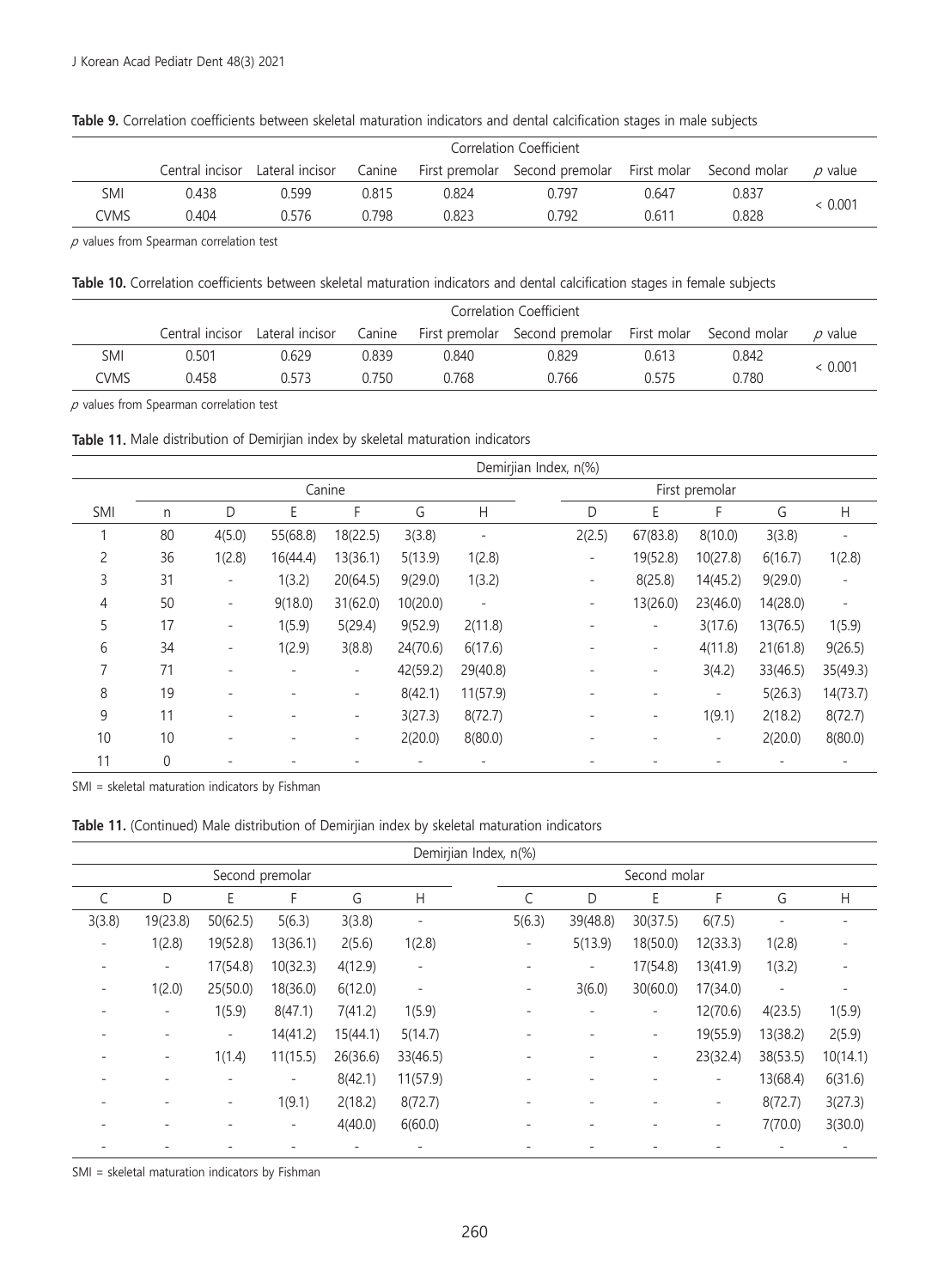|     | Demirjian Index, n(%) |                          |                          |                          |          |                |  |                          |                          |                          |          |                          |  |  |  |
|-----|-----------------------|--------------------------|--------------------------|--------------------------|----------|----------------|--|--------------------------|--------------------------|--------------------------|----------|--------------------------|--|--|--|
|     |                       |                          |                          | Canine                   |          |                |  | First premolar           |                          |                          |          |                          |  |  |  |
| SMI | n                     | D                        | E                        | F                        | G        | Н              |  | D                        | E                        |                          | G        | H                        |  |  |  |
|     | 41                    | 10(24.4)                 | 24(58.5)                 | 7(17.1)                  |          |                |  | 8(19.5)                  | 32(78.0)                 | 1(2.4)                   |          |                          |  |  |  |
| 2   | 41                    | 1(2.4)                   | 19(46.3)                 | 17(41.5)                 | 4(9.8)   | $\overline{a}$ |  | 3(7.3)                   | 27(65.9)                 | 10(24.4)                 | 1(2.4)   |                          |  |  |  |
| 3   | 69                    | 1(1.4)                   | 17(24.6)                 | 26(37.7)                 | 22(31.9) | 3(4.3)         |  | 1(1.4)                   | 41(59.4)                 | 15(21.7)                 | 9(13.0)  | 3(4.3)                   |  |  |  |
| 4   | 14                    | $\overline{\phantom{a}}$ | 1(7.1)                   | 6(42.9)                  | 6(42.9)  | 1(7.1)         |  | $\overline{\phantom{a}}$ | 6(42.9)                  | 5(35.7)                  | 3(21.4)  |                          |  |  |  |
| 5   | 17                    | ٠                        | $\overline{\phantom{a}}$ | 2(11.8)                  | 14(82.4) | 1(5.9)         |  | ۰                        | 3(17.6)                  | 4(23.5)                  | 10(58.8) | $\overline{\phantom{a}}$ |  |  |  |
| 6   | 19                    |                          | $\overline{\phantom{a}}$ | 3(15.8)                  | 12(63.2) | 4(21.1)        |  |                          | ۰                        | 9(47.4)                  | 6(31.6)  | 4(21.1)                  |  |  |  |
|     | 72                    | $\overline{\phantom{a}}$ | 1(1.4)                   | 6(8.3)                   | 45(62.5) | 20(27.8)       |  | $\overline{\phantom{a}}$ | 3(4.2)                   | 19(26.4)                 | 39(54.2) | 11(15.3)                 |  |  |  |
| 8   | 28                    | $\qquad \qquad -$        |                          | $\overline{\phantom{a}}$ | 13(46.4) | 15(53.6)       |  |                          | $\qquad \qquad -$        | 2(7.1)                   | 14(50.0) | 12(42.9)                 |  |  |  |
| 9   | 16                    |                          |                          | $\overline{\phantom{a}}$ | 2(12.5)  | 14(87.5)       |  |                          |                          | $\overline{\phantom{a}}$ | 4(25.0)  | 12(75.0)                 |  |  |  |
| 10  | 55                    | ٠                        |                          | $\overline{a}$           | 6(10.9)  | 49(89.1)       |  |                          | $\overline{\phantom{a}}$ | 1(1.8)                   | 7(12.7)  | 47(85.5)                 |  |  |  |
| 11  | 12                    |                          |                          |                          |          | 12(100.0)      |  |                          |                          |                          |          | 12(100.0)                |  |  |  |

**Table 12.** Female distribution of Demirjian index by skeletal maturation indicators

SMI = skeletal maturation indicators by Fishman

**Table 12.** (Continued) Female distribution of Demirjian index by skeletal maturation indicators

|                          | Demirjian Index, n(%) |                          |                 |          |                          |  |              |                          |                          |                              |          |                          |                          |  |  |
|--------------------------|-----------------------|--------------------------|-----------------|----------|--------------------------|--|--------------|--------------------------|--------------------------|------------------------------|----------|--------------------------|--------------------------|--|--|
|                          |                       |                          | Second premolar |          |                          |  | Second molar |                          |                          |                              |          |                          |                          |  |  |
|                          | D                     | E                        | F               | G        | Н                        |  | B            |                          | D                        | E                            | F        | G                        | Н                        |  |  |
| 2(4.9)                   | 17(41.5)              | 22(53.7)                 | ۰               |          |                          |  | 2(4.9)       | 13(31.7)                 | 20(48.8)                 | 6(14.6)                      |          |                          |                          |  |  |
| 2(4.9)                   | 5(12.2)               | 29(70.7)                 | 5(12.2)         | ÷        |                          |  | ۰.           | 7(17.1)                  | 9(22.0)                  | 19(46.3)                     | 6(14.6)  | $\overline{\phantom{a}}$ |                          |  |  |
| $\overline{\phantom{a}}$ | 7(10.1)               | 38(55.1)                 | 19(27.5)        | 5(7.2)   | $\overline{\phantom{a}}$ |  | ٠            | $\overline{\phantom{a}}$ | 16(23.2)                 | 31(44.9)                     | 19(27.5) | 3(4.3)                   |                          |  |  |
|                          | ۰                     | 8(57.1)                  | 3(21.4)         | 3(21.4)  | $\overline{\phantom{0}}$ |  |              | $\overline{\phantom{a}}$ | 1(7.1)                   | 8(57.1)                      | 4(28.6)  | 1(7.1)                   |                          |  |  |
|                          | $\qquad \qquad -$     | 4(23.5)                  | 9(52.9)         | 4(23.5)  | $\overline{\phantom{a}}$ |  |              | $\overline{a}$           | 1(5.9)                   | 3(17.6)                      | 12(70.6) | 1(5.9)                   |                          |  |  |
|                          | -                     | 1(5.3)                   | 10(52.6)        | 8(42.1)  | $\overline{\phantom{a}}$ |  |              | $\overline{a}$           | $\overline{\phantom{a}}$ | 3(15.8)                      | 14(73.7) | 2(10.5)                  | $\overline{\phantom{a}}$ |  |  |
|                          | $\qquad \qquad -$     | 9(12.5)                  | 33(45.8)        | 25(34.7) | 5(6.9)                   |  |              | $\overline{\phantom{a}}$ | 2(2.8)                   | 8(11.1)                      | 31(43.1) | 31(43.1)                 |                          |  |  |
|                          | $\qquad \qquad -$     | 2(7.1)                   | 6(21.4)         | 14(50.0) | 6(21.4)                  |  |              |                          |                          | $\qquad \qquad -$            | 8(28.6)  | 18(64.3)                 | 2(7.1)                   |  |  |
|                          |                       | $\overline{\phantom{a}}$ | 3(18.8)         | 8(50.0)  | 5(31.3)                  |  |              |                          |                          | $\qquad \qquad \blacksquare$ | 3(18.8)  | 12(75.0)                 | 1(6.3)                   |  |  |
|                          |                       |                          | 3(5.5)          | 17(30.9) | 35(63.6)                 |  |              |                          |                          | $\qquad \qquad -$            | 6(10.9)  | 31(56.4)                 | 18(32.7)                 |  |  |
|                          |                       |                          |                 | 1(8.3)   | 11(91.7)                 |  |              |                          |                          |                              |          | 6(50.0)                  | 6(50.0)                  |  |  |

SMI = skeletal maturation indicators by Fishman

5. 경추골 성숙도에 따른 각 치아 석회화 단계의 분포

경추골 성숙도에 따른 하악 견치, 제1소구치, 제2소구치, 제2 대구치의 치아 석회화 단계 분포의 남녀 결과를 Table 13, 14에 나타내었다. 남아에서 CS 1인 경우 하악 견치는 stage E에 가장 많이 분포하였으며, 남녀 모두 CS 3, 4에서는 stage G, CS 5 이상 에서는 stage H의 비율이 가장 높게 나타났다. 제1소구치 또한 남녀 모두 CS 2 이전 단계에서는 stage E에 대부분 분포하였고, CS 5 이상에서는 stage H에 가장 많이 분포하였다. CS 3에서는 여아에서 stage F, 남아에서 stage G의 분포 비율이 가장 높았다. 제2소구치의 경우 제1소구치와 유사하게 CS 2 이하에서는 남녀 모두 stage E를 나타내었으며 CS 5 이상에서는 stage H의 분포 비율이 가장 높았다. 제2대구치는 남녀 모두 CS 3일 때 stage F, CS 5에서 stage G에 가장 많이 분포하였고, 남아에서 CS 1일 때 stage E의 분포 비율이 가장 높았다.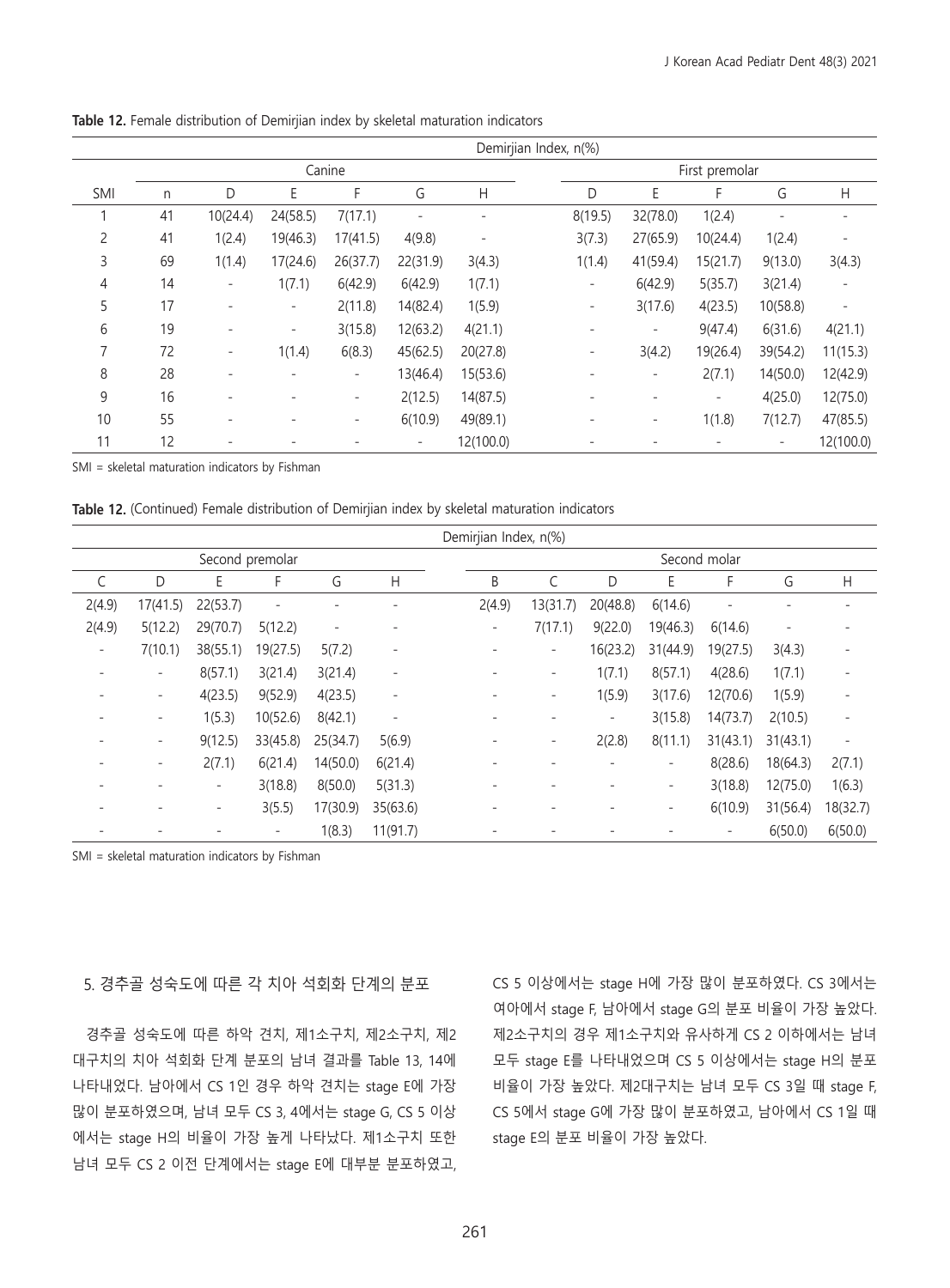#### **Table 13.** Male distribution of Demirjian index by cervical stage

|    | Demirjian Index, n(%) |                          |                          |                          |          |          |                                                                            |  |  |  |  |  |  |  |
|----|-----------------------|--------------------------|--------------------------|--------------------------|----------|----------|----------------------------------------------------------------------------|--|--|--|--|--|--|--|
|    |                       |                          |                          | Canine                   |          |          | First premolar                                                             |  |  |  |  |  |  |  |
| CS | n                     | D                        | Ŀ                        | ۳                        | G        | Н        | G<br>$\mathsf{H}$<br>D                                                     |  |  |  |  |  |  |  |
|    | 57                    | 2(3.5)                   | 39(68.4)                 | 14(24.6)                 | 2(3.5)   | -        | 2(3.5)<br>50(87.7)<br>4(7.0)<br>1(1.8)<br>$\qquad \qquad -$                |  |  |  |  |  |  |  |
|    | 72                    | 2(2.8)                   | 30(41.7)                 | 32(44.4)                 | 7(9.7)   | 1(1.4)   | 27(37.8)<br>33(45.6)<br>11(15.3)<br>1(1.4)<br>-                            |  |  |  |  |  |  |  |
| 3  | 96                    | 1(1.0)                   | 13(13.5)                 | 25(25.9)                 | 50(52.3) | 7(7.3)   | 17(17.7)<br>25(26.5)<br>50(51.7)<br>4(4.2)<br>$\qquad \qquad \blacksquare$ |  |  |  |  |  |  |  |
| 4  | 54                    | $\overline{\phantom{a}}$ | 1(1.9)                   | 2(3.7)                   | 46(85.2) | 5(9.3)   | 7(13.0)<br>37(68.5)<br>10(18.5)<br>۰                                       |  |  |  |  |  |  |  |
| 5  | 53                    | $\overline{\phantom{a}}$ | $\overline{\phantom{a}}$ | $\sim$                   | 23(43.4) | 30(56.6) | 15(28.3)<br>38(71.7)<br>-                                                  |  |  |  |  |  |  |  |
| b  | 27                    | $\overline{\phantom{a}}$ | $\overline{\phantom{0}}$ | $\overline{\phantom{a}}$ | 4(14.8)  | 23(85.2) | 4(14.8)<br>23(85.2)<br>۰<br>-                                              |  |  |  |  |  |  |  |

CS = cervical stage by Baccetti

**Table 13.** (Continued) Male distribution of Demirjian index by cervical stage

|                          | Demirjian Index, n(%) |          |                          |          |          |  |                          |                          |                          |              |          |          |  |  |
|--------------------------|-----------------------|----------|--------------------------|----------|----------|--|--------------------------|--------------------------|--------------------------|--------------|----------|----------|--|--|
|                          |                       |          | Second premolar          |          |          |  |                          |                          |                          | Second molar |          |          |  |  |
|                          | D                     | Ŀ.       | F                        | G        | Н        |  |                          | D                        | Ŀ                        |              | G        | H        |  |  |
| 3(5.3)                   | 10(17.5)              | 38(66.7) | 6(10.5)                  | -        | ٠        |  | 5(8.8)                   | 18(31.6)                 | 32(56.1)                 | 2(3.5)       | -        |          |  |  |
| $\overline{\phantom{a}}$ | 10(13.9)              | 40(55.6) | 15(20.8)                 | 6(8.3)   | 1(1.4)   |  | -                        | 24(33.3)                 | 34(47.2)                 | 14(19.4)     | -        |          |  |  |
|                          | 1(1.0)                | 27(28.1) | 39(40.6)                 | 26(27.1) | 3(3.1)   |  | -                        | 5(5.2)                   | 29(30.2)                 | 49(51.0)     | 11(11.5) | 2(2.1)   |  |  |
|                          |                       | 2(3.7)   | 24(44.4)                 | 20(37.0) | 8(14.8)  |  | $\overline{\phantom{a}}$ | $\overline{\phantom{a}}$ | $\overline{\phantom{0}}$ | 32(59.3)     | 20(37.0) | 2(3.7)   |  |  |
|                          |                       |          | 2(3.8)                   | 20(37.7) | 31(58.5) |  | -                        |                          | -                        | 5(9.4)       | 37(69.8) | 11(20.8) |  |  |
|                          |                       |          | $\overline{\phantom{a}}$ | 5(18.5)  | 22(81.5) |  | -                        |                          |                          | ٠            | 17(63.0) | 10(37.0) |  |  |

CS = cervical stage by Baccetti

**Table 14.** Female distribution of Demirjian index by cervical stage

|    | Demirjian Index, n(%) |                          |                          |                          |          |          |                          |                          |          |          |                   |  |  |  |
|----|-----------------------|--------------------------|--------------------------|--------------------------|----------|----------|--------------------------|--------------------------|----------|----------|-------------------|--|--|--|
|    |                       |                          |                          | Canine                   |          |          | First premolar           |                          |          |          |                   |  |  |  |
| CS | n                     |                          |                          | F                        | G        | Н        | D                        | F                        |          | G        | Н                 |  |  |  |
|    | 26                    | 5(19.2)                  | 11(42.3)                 | 9(34.6)                  | 1(3.8)   | -        | 3(11.5)                  | 21(80.8)                 | 2(7.7)   | -        |                   |  |  |  |
|    | 61                    | 7(11.5)                  | 25(41.0)                 | 17(27.9)                 | 11(18.0) | 1(1.6)   | 7(11.5)                  | 38(62.3)                 | 11(18.0) | 5(8.2)   | $\qquad \qquad -$ |  |  |  |
| 3  | 74                    | $\overline{\phantom{a}}$ | 10(13.4)                 | 18(24.2)                 | 41(55.7) | 5(6.7)   | 2(2.7)                   | 16(21.6)                 | 42(56.8) | 10(13.5) | 4(5.4)            |  |  |  |
| 4  | 111                   | $\overline{\phantom{a}}$ | 5(4.5)                   | 11(9.9)                  | 60(54.1) | 35(31.5) | $\overline{\phantom{a}}$ | 11(9.9)                  | 29(26.1) | 45(40.5) | 26(23.4)          |  |  |  |
| 5  | 63                    | $\overline{\phantom{a}}$ | $\overline{\phantom{a}}$ | 1(1.6)                   | 25(39.7) | 37(58.7) |                          | -                        | 7(11.1)  | 25(39.7) | 31(49.2)          |  |  |  |
| 6  | 49                    | $\overline{\phantom{a}}$ |                          | $\overline{\phantom{a}}$ | 8(16.3)  | 41(83.7) |                          | $\overline{\phantom{0}}$ | 1(2.0)   | 8(16.3)  | 40(81.6)          |  |  |  |

CS = cervical stage by Baccetti

**Table 14.** (Continued) Female distribution of Demirjian index by cervical stage

|        | Demirjian Index, n(%) |          |                   |          |          |  |                          |                          |          |                          |          |                          |                 |  |
|--------|-----------------------|----------|-------------------|----------|----------|--|--------------------------|--------------------------|----------|--------------------------|----------|--------------------------|-----------------|--|
|        |                       |          | Second premolar   |          |          |  | Second molar             |                          |          |                          |          |                          |                 |  |
|        | D                     | E        | ۳                 | G        | Η        |  | B                        |                          | D        | E                        |          | G                        | Н               |  |
| 1(3.8) | 8(30.8)               | 17(65.4) | $\qquad \qquad -$ | -        |          |  | 2(7.7)                   | 4(15.4)                  | 15(57.7) | 4(15.4)                  | 1(3.8)   | $\overline{\phantom{m}}$ |                 |  |
| 2(3.3) | 17(27.9)              | 31(50.8) | 9(14.8)           | 2(3.3)   | -        |  | ۰                        | 12(19.7)                 | 12(19.7) | 26(42.6)                 | 8(13.1)  | 3(4.9)                   | $\qquad \qquad$ |  |
| 1(1.4) | 4(5.4)                | 25(33.5) | 35(47.6)          | 9(12.2)  |          |  | $\overline{\phantom{a}}$ | 3(3.4)                   | 9(11.7)  | 18(25.2)                 | 39(53.0) | 5(6.7)                   |                 |  |
|        | -                     | 14(12.6) | 49(44.1)          | 37(33.3) | 11(9.9)  |  |                          | $\overline{\phantom{0}}$ | 3(2.7)   | 18(16.2)                 | 53(47.7) | 37(33.3)                 |                 |  |
|        | ۰                     | 3(4.8)   | 17(27.0)          | 21(33.3) | 22(34.9) |  |                          |                          |          | 1(1.6)                   | 22(34.9) | 36(57.1)                 | 4(6.3)          |  |
|        | ۰                     | 1(2.0)   | 3(6.1)            | 16(32.7) | 29(59.2) |  |                          |                          |          | $\overline{\phantom{a}}$ | 2(4.1)   | 24(49.0)                 | 23(46.9)        |  |

CS = cervical stage by Baccetti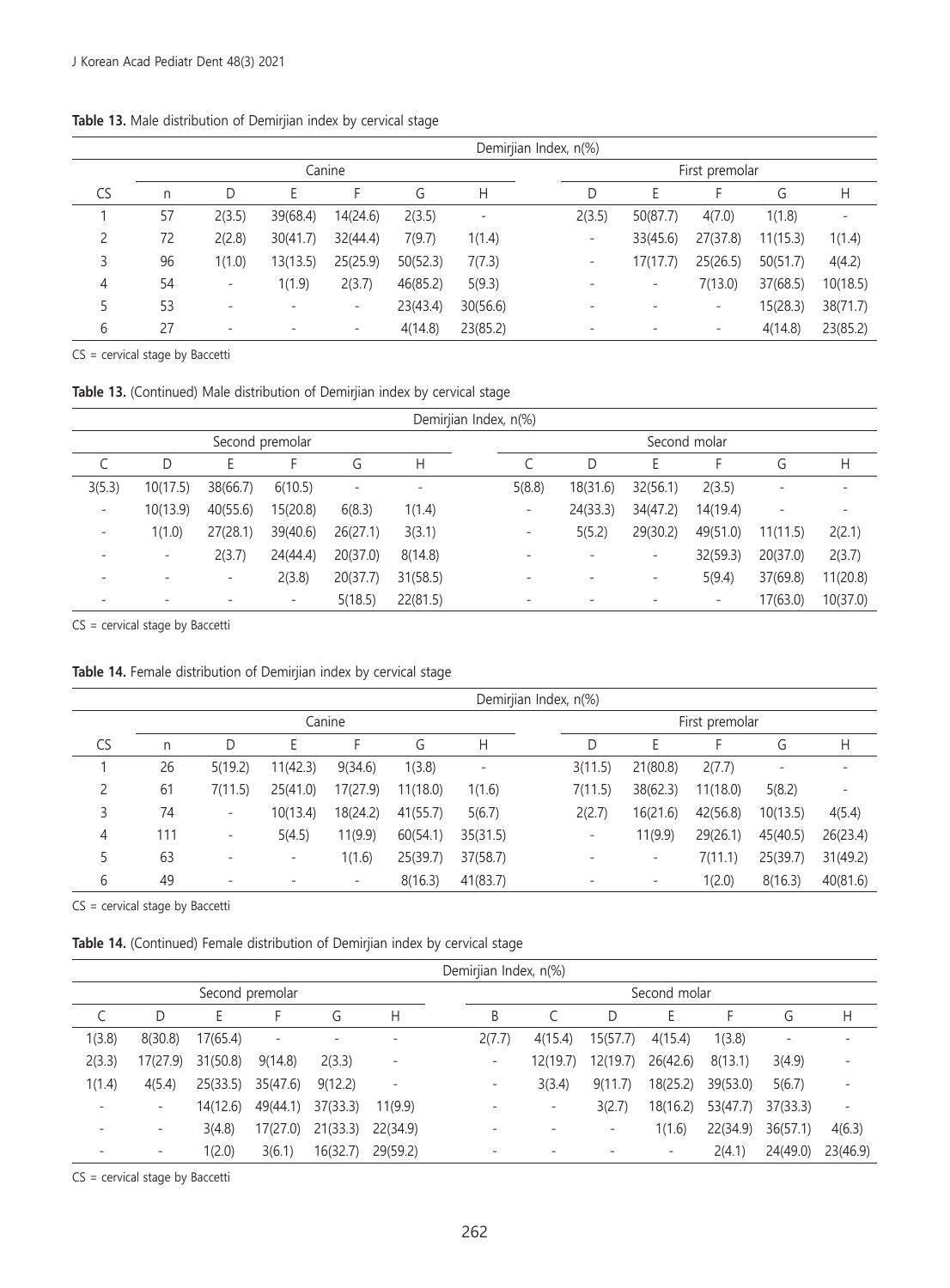## Ⅳ. 총괄 및 고찰

성장기 아동의 교정 치료 시 최적의 치료결과를 얻기 위해서 는 성장단계에 따른 치료계획을 수립하는 것이 필요하다[28,29]. 성장은 개개인에 따라 큰 편차가 있으므로 연대연령보다는 신체 성숙도나 골 성숙도와 같은 생리적 연령의 평가가 더 중요하며, 치과 영역에서는 수완부 및 경추골을 이용한 골 성숙도가 성장 단계와 연관성이 높은 것으로 증명된 바 이를 평가하여 임상적 으로 많이 활용하고 있다[14,30].

그러나 골 성숙도 평가를 위해 수완부 방사선사진 혹은 측방 두부규격 방사선사진을 촬영하는 것은 추가적인 방사선 노출을 요구하게 되므로 주기적인 촬영에는 한계가 있다. 이와 비교하 여 파노라마 방사선사진은 치과 정기 검진을 목적으로 촬영하여 치아 우식증 등 병적 소견 유무를 평가하는 데에 활용되므로, 이 와 더불어 치아 성숙도 평가를 통해 골 성숙도를 보조적으로 예 측할 수 있다면 불필요한 방사선 노출을 줄일 수 있을 것이다.

이 연구에서는 수완부골 성숙도 평가 방법으로 Fishman[10]이 제시한 SMI 분류법을 이용하였다. 평가 단계 중 주요한 몇 단계 들의 임상적 의미를 살펴보면, SMI 1은 사춘기 성장 가속기 시 작 전 단계이며 SMI 4는 최대 성장 시점보다 약 1년 전 단계이 고, SMI 6은 최대 성장 시점 단계, 이후 SMI 10, 11은 성장이 거 의 완료된 시점에 나타나는 단계이다.

경추골 성숙도의 평가는 Baccetti 등[14]이 제시한 2, 3, 4번 경 추의 변화에 따른 CVM 평가 방법을 이용하였다. 이 분류법에 따 르면 CS 1은 성장 가속화 이전 단계, CS 2는 성장 가속화 시작 단계로 최대 성장 시기 1년 전 단계이며, 하악골의 최대 성장 시 점은 CS 3, 4 사이에 나타난다. 마지막으로 CS 6은 최대 성장 시 점이 최소 2년 이상 지나 성장이 완료된 단계이다.

다만 사춘기 최대 성장 시점에서의 골 성숙도가 인종에 따라 다르게 나타날 수 있다[10,31,32]. 1980년 Hägg와 Taranger[9]는 SMI 6에서, 1982년 Fishman[10]은 남자는 SMI 6, 여자는 SMI 5 에서 사춘기 최대 성장이 나타난다고 하였고, 2008년 Alkhal 등 [31]은 중국 남부 인구를 대상으로 한 연구에서 SMI 2 - 3에서 사춘기 최대 성장이 나타난다고 하였다. 한국인을 대상으로 한 연구로는 1989년 Kim과 Lee[33]의 연구 결과로 남자는 SMI 5 - 7, 여자는 SMI 6 - 7에서 최대 성장이 나타나며, 2019년 Lee와 Mah[34]는 남자는 SMI 4 - 5, 여자는 SMI 3 - 4가 사춘기 최대 성장 시점에 해당한다고 하였다. 한국인의 경우 2017년 한국 소 아청소년 성장 도표[35]에서 제시한 자료 중 최대 성장이 진행 되는 시점은 남자는 11.91 - 12.83세, 여자는 9.41 - 10.83세이며, 해당 결과를 이 연구의 SMI와 CVM 단계별 연대연령의 평균과 비교하였을 때 SMI 5 - 6과 CS 3 - 4가 가장 높은 일치도를 보였 다. 따라서 이 연구에서는 사춘기 최대 성장 시점을 기존 문헌들 과 동일하게 SMI 6, CS 3으로 설정하였다.

치아 성숙도의 평가는 Demirjian 등[15]이 제시한 치아 석회화 단계 평가 기준을 이용하였다. 이 방법은 치관의 높이에 대한 치 근 길이의 상대적인 비율과 형태를 기준으로 평가하기 때문에 상이 왜곡되더라도 평가의 신뢰도에 영향을 미치지 않는 장점이 있어 널리 사용된다[36]. 이 연구에서는 파노라마 방사선 사진에 서 하악 좌측 부위의 제3대구치를 제외한 7개 영구치를 대상으 로 하여 치아 석회화 단계를 평가하였다. 상악 치아의 경우 파노 라마 방사선 사진에서 여러 해부학적 구조물의 중첩으로 인해 정확한 평가가 어려워 제외하였고, 제3대구치는 발육의 변이가 심하여 평가 대상에서 제외하였다.

이 연구에서는 동일한 골 성숙도에서 여아의 연대연령이 남 아에 비해 일관적으로 어리게 나타났으며, 수완부골은 평균 0.92세, 경추골은 평균 1.03세의 차이를 나타내었다. 이는 여아 가 남아에 비해 골 성숙이 더 빠르게 진행된다는 것을 의미하 며, 기존의 선행 연구들과 동일한 결과인 것으로 확인되었다 [10,26,37,38]. 기존 연구들에서는 동일한 골 성숙 단계에서 남아 가 여아보다 빠른 치아 석회화 단계를 나타낸다고 보고하였는데 [39,40], 이 연구에서는 SMI 8 이상에서 남아의 제1소구치와 제2 소구치가 여아에 비해 치근단의 완성이 더 일찍 진행된 것 외에 는 뚜렷한 경향성은 보이지 않았다.

수완부골 성숙도, 경추골 성숙도와 치아 연령과의 상관관계 를 분석하였을 때 남녀 모두 높은 상관성을 나타내었다. 또한 수 완부골 성숙도와 경추골 성숙도 간의 상관관계 분석에서도 남 녀 모두 0.8 이상의 높은 상관계수를 나타내었으며 이전 연구들 과 유사한 결과를 보였다[26,41,42]. 이는 치아 연령과 경추골 성 숙도 또한 수완부골 성숙도처럼 개개인의 성장을 평가하는 데에 유용하게 활용될 수 있음을 의미한다.

치아 석회화 단계와 골 성숙도 사이의 상관관계를 검정한 결 과, 남녀 모두에서 하악 견치, 제1소구치, 제2소구치, 제2대구치 가 수완부골 및 경추골 성숙도와 0.7 이상의 높은 상관관계를 보 였다. 하악 중절치, 측절치 및 제1대구치는 0.4 - 0.6 사이의 비교 적 약한 상관관계를 보였는데, 이는 비교적 이른 시기에 치배가 발육하여 성장이 완료되기 때문으로 판단된다. Akoglu[43]에 따 르면, Spearman 상관계수가 0.7 이상일 때 두 변수 사이에 강한 양적 상관관계가 있다고 평가할 수 있다. 따라서 이후 세부적인 분석에서는 강한 양적 상관관계를 나타낸 하악 견치, 제1소구치, 제2소구치, 제2대구치에 대하여 추가 분석을 진행하였다.

수완부골 성숙도 및 경추골 성숙도와 치아 석회화 단계 사이 의 상관관계를 비교하였을 때 남녀 모두 강한 양적 상관관계가 있는 것으로 나타났다. 골 성숙도와 가장 높은 상관관계를 보인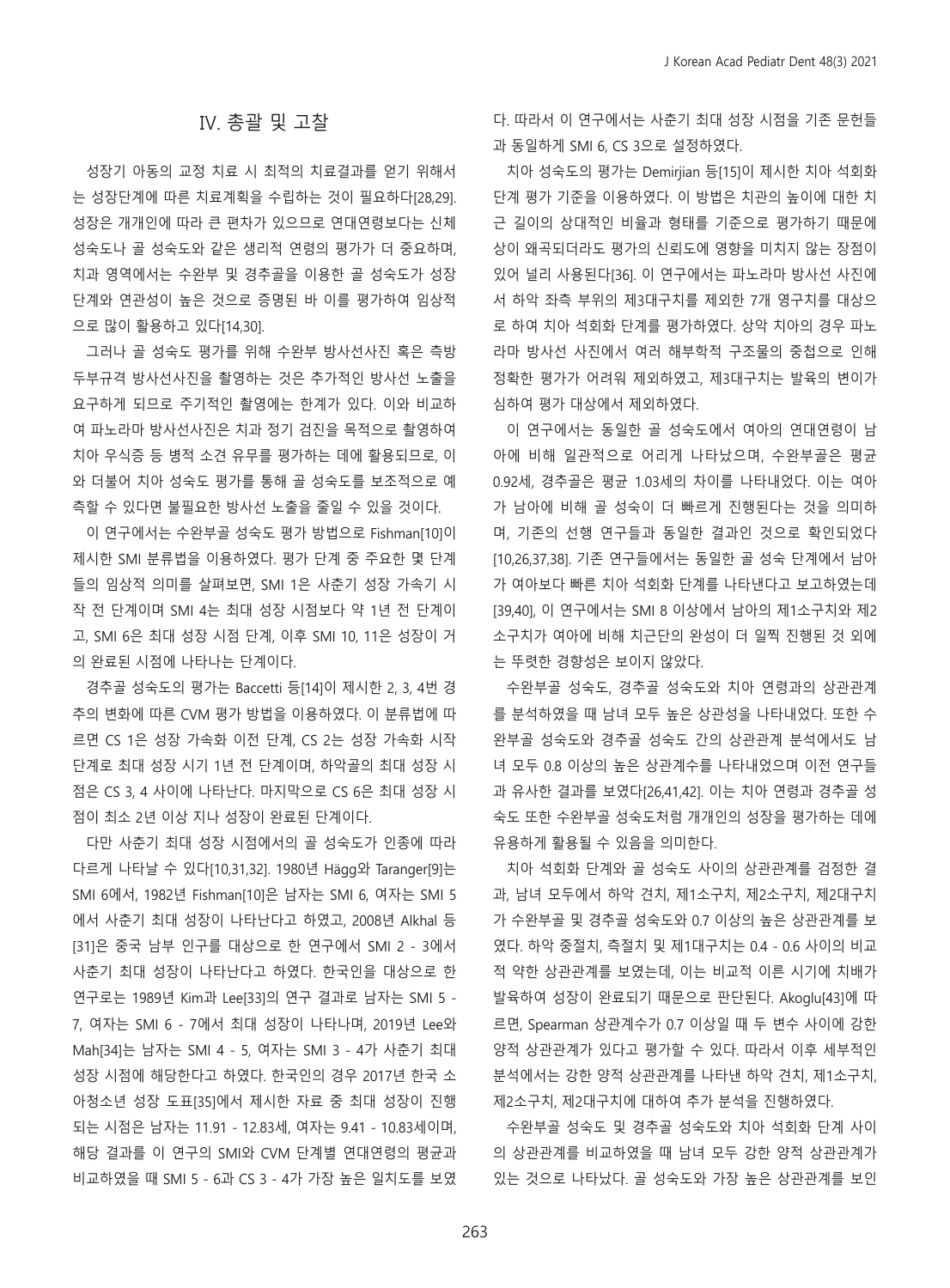치아는 남녀 모두 제2대구치였으며, 이는 이전의 여러 연구 결 과와 일치하였다[26,39,44,45]. 이는 하악 제2대구치가 견치나 소 구치에 비해 더 오랫동안 발육하며 석회화가 더 늦은 시기에 완 료되기 때문으로 사료된다[40,46].

치아의 석회화 단계를 통해 사춘기 최대 성장 시점을 예측해 보고자 하는 연구는 다양한 인구를 대상으로 하여 이전부터 많 이 진행되어 왔다. 터키인을 대상으로 연구를 진행한 Uysal 등 [39]과 Başaran 등[47]은 사춘기 최대 성장 시점에서는 하악 견 치와 제1소구치가 stage H로 석회화가 완료된다고 하였다. 태 국인을 대상으로 연구한 Krailassiri 등[37] 또한 SMI 6에서 하 악 견치와 제1소구치는 stage H, 제2대구치는 stage G로 나타 난다고 보고하였으며, 페루인을 대상으로 한 Lecca-Morales와 Carruitero[45]의 연구에서도 동일하게 SMI 6에서 제2대구치는 stage G가 나타날 확률이 가장 높다고 하였다. Kumar 등[40]은 인도인을 대상으로 제2대구치의 석회화 단계와 CVMI 단계 간 의 연관성을 분석하였는데, 사춘기 최대 성장 시점인 CVMI 3에 서 제2대구치는 stage F가 나타날 확률이 가장 높다고 보고하였 다. 한국인을 대상으로 진행한 이 연구에서는 사춘기 최대 성장 시점에 해당하는 SMI 6와 CS 3에서 남녀 모두 견치는 stage G, 제2대구치는 stage F가 일관적으로 가장 높게 분포하였으며 추 가적으로 남아에서는 제1소구치도 stage G가 높게 나타났다. 이 결과는 다른 연구들과 비교하였을 때 거의 유사하거나 한 단계 정도 늦춰진 경향성을 보이는데, 그 원인 중 하나로 예상되는 것 은 인종 간의 차이이다.

인종에 따라 신체의 성장 속도를 포함하여 치아 성숙도 또 한 달라질 수 있다는 주장은 이미 여러 문헌에서 보고된 바 있 다. 1980년 Chertkow[48]는 수완부골에서 모지척측종자골이 출 현하는 시기에 하악 견치의 석회화 단계를 평가하였을 때, 백인 은 stage G가 가장 많이 분포한 반면 흑인은 stage H가 가장 많 이 분포하는 것으로 나타나 두 인종 간의 차이가 있다고 하였다. Mappes 등[25]은 미국 내에서도 중서부와 중남부에 거주하는 환자들의 치아 성숙도가 최소 1.5년 이상 차이가 나는 반면 골격 적 성숙도는 지역 간 차이가 거의 없었다고 보고하였다. Chaillet 등[49]은 다양한 인종들의 파노라마 방사선사진을 분석하여 여 러 인종 간에 치아 성숙도의 차이가 있는지를 관찰하였는데, 그 결과 7가지 인종 중 한국인의 치아 성숙도가 가장 느린 것으로 나타났으며 가장 빠른 오스트레일리아인과는 4개월 정도의 편 차가 있었다고 보고하였다. 이 연구에서도 한국인의 치아 성숙 도는 다른 인종을 대상으로 한 연구들과 비교하였을 때 한 단계 정도 늦은 경향성이 있는 것으로 나타났으며, 이는 앞에서 언급 한 선행 연구의 결과와 일치하였다. 여러 인종 간에 치아 성숙 도의 차이가 조금씩 발생하는 원인으로는 인종 자체의 유전적

인 요인과 기온, 습도, 영양 등 환경적인 요인이 모두 복합적으 로 작용하는 것으로 알려져 있으며[49], 구체적으로 어떤 요인이 치아 성숙도에 어떤 영향을 미치는지는 추가적인 연구가 필요할 것으로 보인다.

이 연구의 결과를 임상적으로 적용해 보면, 교정 치료 시기 를 결정하는 데에 가장 중요하게 고려되는 최대 성장 시점에서 는 남녀 모두 하악 견치는 stage G, 하악 제2대구치는 stage F 가 나타날 확률이 가장 높고, 추가적으로 남아에서 제1소구치도 stage G가 나타날 확률이 높다. 또한 남녀 모두 하악 견치, 제1 소구치, 제2소구치가 stage H로 성장이 완료된 경우에는 신체적 으로도 사춘기 최대 성장 시점을 지난 상태로, 교정 치료 시 악 정형적 효과보다는 치아 이동에 의한 효과가 주로 나타날 것으 로 예상할 수 있다.

치아 석회화 단계를 이용한 성장 단계의 평가에는 두 가지 한 계점이 존재한다. 첫 번째로는 적용 가능한 연령대가 한정된다 는 것으로, 치아의 성장은 골 성장에 비해 빠른 속도로 진행되며 비교적 이른 시기에 완료되기 때문에 치아 발육이 완료된 만 15 세 이상의 청소년 및 성인에게는 이 방법을 적용하기가 어렵다. 그러나 이 연구에서 보고한 바와 같이 치아 석회화 단계와 골 성 숙도 단계 사이에는 높은 상관관계가 있으므로, 성장이 활발하 게 이루어지는 아동기에는 파노라마 방사선 사진 촬영만으로 일 반적인 정기 검진과 더불어 사춘기 성장 최대 시점을 예측하는 보조적인 수단으로 활용될 수 있을 것으로 판단된다. 두 번째 한 계점으로는 영구치 결손이 있는 환자들의 경우 이 연구의 결과 를 적용하기 어렵다는 점이다. 이 연구에서는 영구치 결손이 없 는 어린이를 대상으로 하여 결과를 도출하였는데, 여러 연구들 에 따르면 동일한 연령에서 영구치 결손이 있는 환자들은 결손 이 없는 환자에 비해 전체적인 치아 발육의 시기가 늦은 것으로 알려져 있으며, 치아 발육 시기가 늦어지는 정도는 각 연구마다 0.3년에서 2년까지로 다양하게 나타났다[50-52]. 따라서 영구치 결손이 있는 환자들의 경우 이 연구의 결과를 적용하기에는 예 측력이 낮아 한계점이 있을 것으로 보인다.

이 연구 자체의 한계점으로는 대상자 선정 시의 편향 오류를 고려해볼 수 있다. 동일한 날짜에 수완부 방사선사진, 측방두부 규격 방사선사진, 파노라마 방사선사진을 촬영한 어린이는 대부 분이 교정 치료를 주소로 내원하였기 때문에 이에 따른 대상자 선정의 오류가 발생할 수 있다. 또한 의무기록 상 전신적으로 건 강하여 호르몬이나 성장 발육에 문제가 없는 어린이들을 선정하 였음에도, 진단되지 않은 성조숙증 등 호르몬 문제를 가지고 있 거나 반대로 성장이 다소 늦은 어린이들을 완전히 배제하기는 어려워 이에 따른 편향이 발생할 수 있다. 대상자 선정 과정에서 키와 체중도 함께 고려하여 체질량지수 상 정상 범주에서 벗어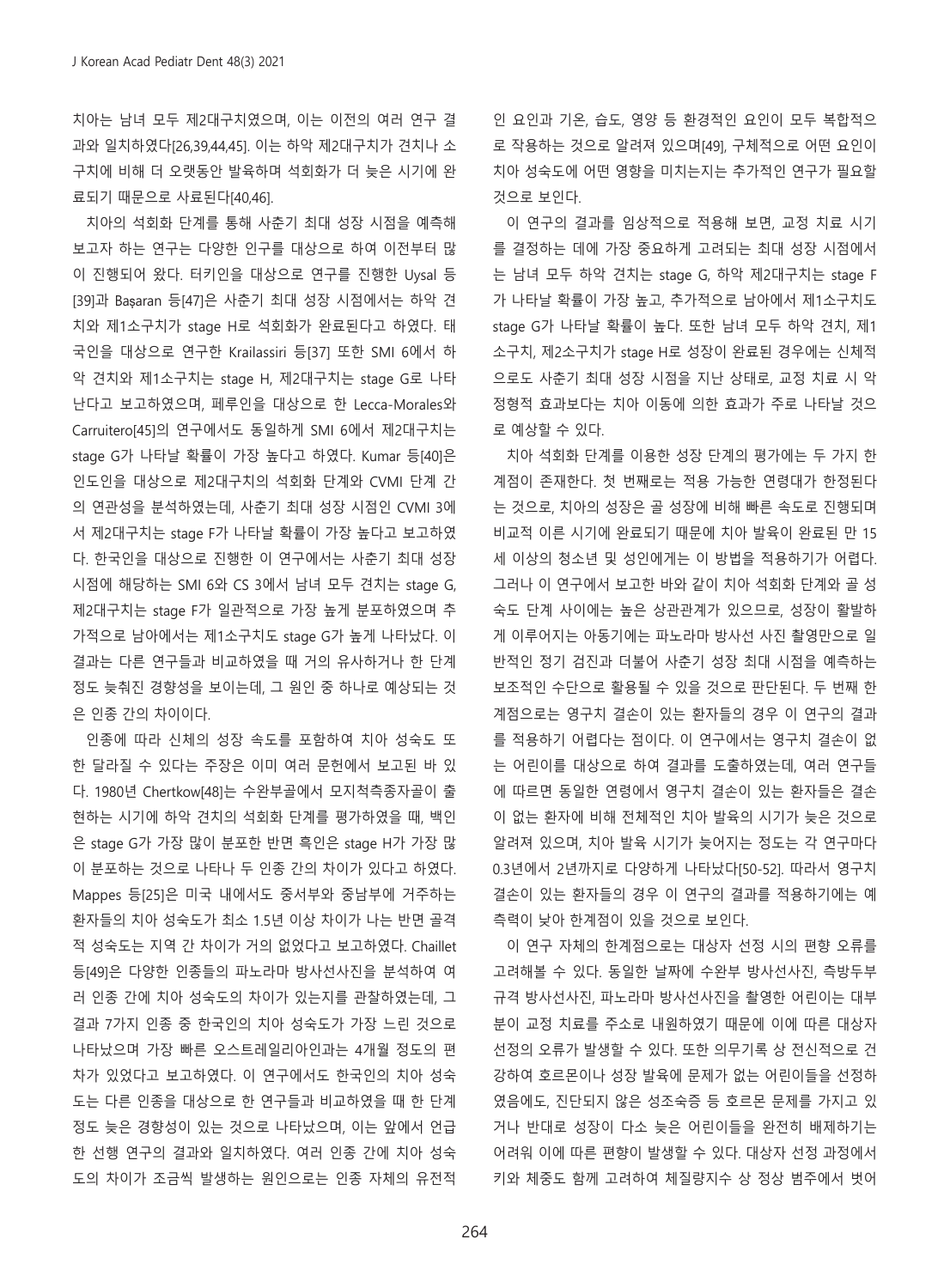난 어린이들을 제외하였다면 이러한 한계점을 더 줄일 수 있었 을 것으로 사료된다.

또한 이 연구는 횡단적 연구로 진행되어 대상자의 실제 최대 성장기를 확인하기 어렵다는 한계점이 존재한다. 동일한 연구 대상자를 장기간 추적 관찰한 신장, 골 성숙도, 치아 석회화 단 계 등의 종단적 연구 자료가 있다면 보다 정확한 상관관계를 입 증할 수 있을 것으로 사료된다.

# V. 결 론

이 연구는 한국 소아의 골 성숙도와 치아 석회화 단계 간의 상관관계를 알아보기 위하여 시행되었으며, 만 6 - 14세의 남아 359명, 여아 384명의 수완부 방사선사진, 측방두부규격 방사선 사진, 그리고 파노라마 방사선사진을 평가하여 분석하였다.

그 결과 남녀 모두 치아 석회화 단계와 골 성숙도 사이에 높은 상관관계가 있는 것으로 확인되었으며, 남녀 모두 하악 좌측 7 개의 영구치 중 제2대구치가 골 성숙도와 가장 높은 상관관계가 있는 것으로 확인되었다(p < 0.001). 따라서 파노라마 방사선사 진의 치아 석회화 단계 평가 방법은 성장기 아동의 성장 단계를 평가할 수 있는 보조 수단으로 활용될 수 있다.

## Authors' Information

Seong Jin Kim https://orcid.org/0000-0001-5026-1557 Je Seon Song https://orcid.org/0000-0001-8620-5629 Ik-Hwan Kim https://orcid.org/0000-0003-4444-532X Seong-Oh Kim https://orcid.org/0000-0002-8620-1377 Hyung-Jun Choi https://orcid.org/0000-0002-3315-6912

### References

- 1. Burstone CJ : Process of maturation and growth prediction. Am J Orthod Dentofac Orthop, 49:907-919, 1963.
- 2. Bishara SE, Jamison JE, Peterson LC, DeKock WH : Longitudinal changes in standing height and mandibular parameters between the ages of 8 and 17 years. Am J Orthod, 80:115-135, 1981.
- 3. Fishman LS : Chronological versus skeletal age, an evaluation of craniofacial growth. Angle Orthod, 49:181-189, 1979.
- 4. Greulich WW, Pyle SI : Radiographic atlas of skeletal development of the hand and wrist. Stanford University Press,

1959.

- 5. Chapman SM : Ossification of the adductor sesamoid and the adolescent growth spurt. University of Sydney, 1971.
- 6. Grave K, Brown T : Skeletal ossification and the adolescent growth spurt. Am J Orthod, 69:611-619, 1976.
- 7. Tanner JM, Whitehouse R, Goldstein NH, et al. : Assessment of skeletal maturity and prediction of adult height (TW3 method), 3rd ed. Saunders, London, 2001.
- 8. Tanner JM, Whitehouse R, Goldstein NH, et al. : Assessment of skeletal maturity and prediction of adult height (TW2 method), 2nd ed. Academic Press, London, 1975.
- 9. Hägg U, Taranger J: Maturation indicators and the pubertal growth spurt. Am J Orthod, 82:299-309, 1982.
- 10. Fishman LS : Radiographic evaluation of skeletal maturation: a clinically oriented method based on hand-wrist films. Angle Orthod, 52:88-112, 1982.
- 11. Flores-Mir C, Burgess CA, Major PW, et al. : Correlation of skeletal maturation stages determined by cervical vertebrae and hand-wrist evaluations. Angle Orthod, 76:1-5, 2006.
- 12. Stiehl J, Müller B, Dibbets J : The development of the cervical vertebrae as an indicator of skeletal maturity: comparison with the classic method of hand-wrist radiograph. J Orofac Orthop, 70:327-335, 2009.
- 13. Hassel B, Farman AG : Skeletal maturation evaluation using cervical vertebrae. Am J Orthod Dentofac Orthop, 107:58-66, 1995.
- 14. Baccetti T, Franchi L, McNamara Jr JA : The cervical vertebral maturation (CVM) method for the assessment of optimal treatment timing in dentofacial orthopedics. Semin Orthod, 119-129, 2005.
- 15. Demirjian A, Goldstein H, Tanner JM : A new system of dental age assessment. Hum Biol, 45:211-227, 1973.
- 16. Ogodescu AE, Ogodescu A, Bratu E, et al. : Dental Maturity-a biologic indicator of chronological age: Digital radiographic study to assess dental age in Romanian children. Int J Biol Biomed Eng, 1:32-40, 2011.
- 17. Manjunatha B, Soni NK : Estimation of age from development and eruption of teeth. J Forensic Dent Sci, 6:73-76, 2014.
- 18. Nolla C : The development of the human dentition. ASDC J Dent Child, 27:254-266, 1960.
- 19. Lauterstein AM : A cross-sectional study in dental development and skeletal age. J Am Dent Assoc, 62:161-167, 1961.
- 20. Sierra AM : Assessment of Dental and Skeletal Maturity. A New Approach. Angle Orthod, 57:194-208, 1987.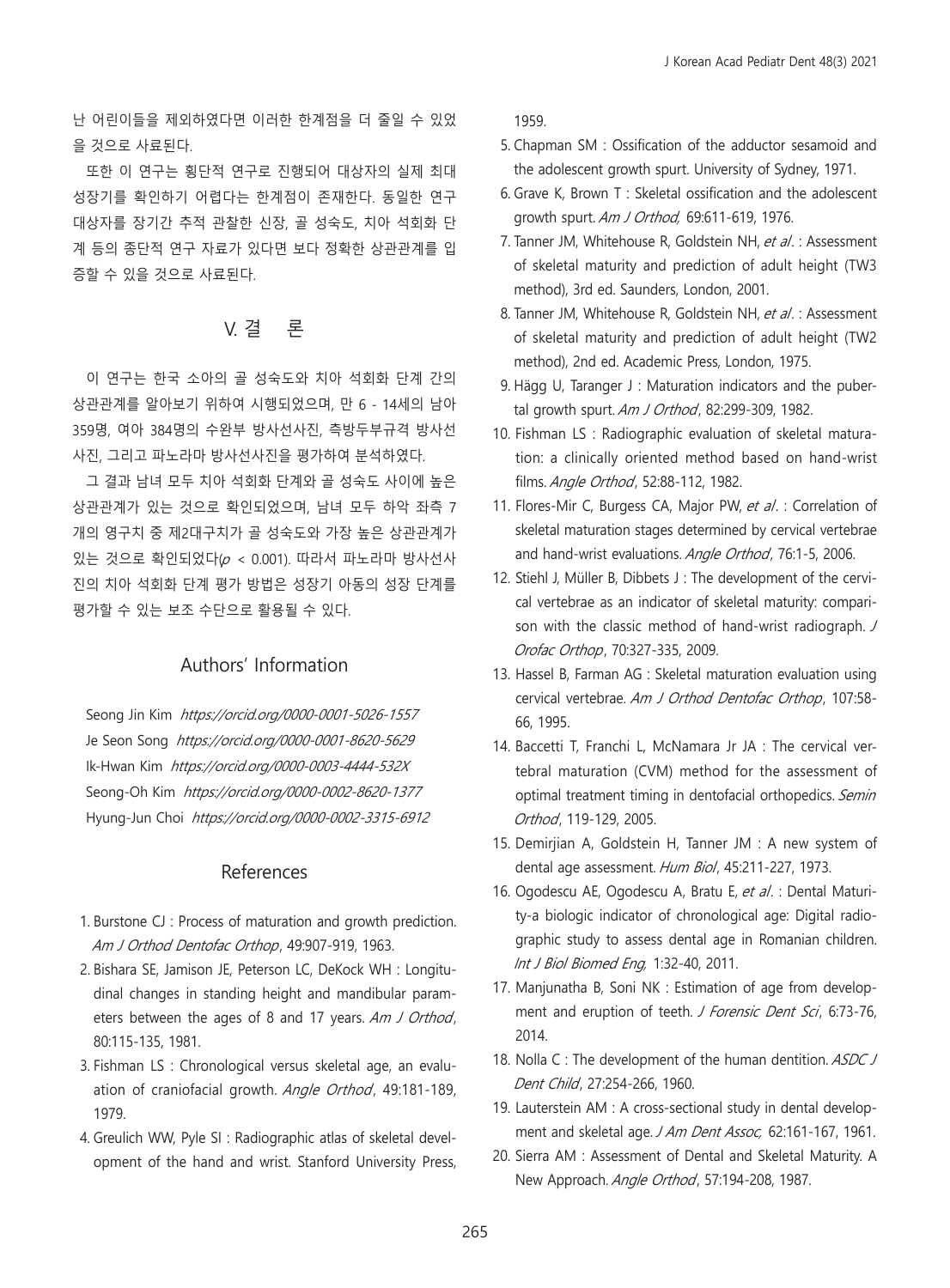- 21. Demirjian A, Buschang PH, Tanguay R, Patterson DK : Interrelationships among measures of somatic, skeletal, dental, and sexual maturity. Am J Orthod, 88:433-438, 1985.
- 22. Green LJ : The interrelationships among height, weight and chronological, dental and skeletal ages. Angle Orthod, 31:189-193, 1961.
- 23. Koshy S, Tandon S : Dental age assessment: the applicability of Demirjian's method in south Indian children. Forensic Sci Int, 94:73-85, 1998.
- 24. Harris E, McKee J : Tooth mineralization standards for blacks and whites from the middle southern United States. J Forensic Sci , 35:859-872, 1990.
- 25. Mappes MS, Harris EF, Behrents RG : An example of regional variation in the tempos of tooth mineralization and hand-wrist ossification. Am J Orthod Dentofac Orthop, 101: 145-151, 1992.
- 26. Kang DG, Kang DG, Kim TW, et al. : Relationship between dental calcification stages and skeletal maturity indicators in Korean individual. J Korean Acad Pediatr Dent, 35:243-258, 2008.
- 27. Cho SM, Hwang CJ : Skeletal maturation evaluation using mandibular third molar development in adolescents. Korean J Orthod, 39:120-129, 2009.
- 28. Pancherz H, Hägg U : Dentofacial orthopedics in relation to somatic maturation: An analysis of 70 consecutive cases treated with the Herbst appliance. Am J Orthod, 88:273-287, 1985.
- 29. Björk A : Timing of interceptive orthodontic measures based on stages of maturation. Trans Eur Orthod Soc, 61-72, 1972.
- 30. Sidlauskas A, Zilinskaite L, Svalkauskiene V : Mandibular pubertal growth spurt prediction. Part one: Method based on the hand-wrist radiographs. Stomatologija, 7:16-20, 2005.
- 31. Alkhal HA, Wong RWK, Rabie ABM : Correlation between Chronological Age, Cervical Vertebral Maturation and Fishman's Skeletal Maturity Indicators in Southern Chinese. Angle Orthod, 78:591-596, 2008.
- 32. Mohammed RB, Kalyan VS, Varma DM, et al. : The reliability of Fishman method of skeletal maturation for age estimation in children of South Indian population. J Nat Sci Biol Med, 5:297-302, 2014.
- 33. Kim HI, Lee DJ: A longitudinal study on the pubertal growth peak and maturity stages of the hand-wrist in malocclusion. Korean J Orthod, 19:123-133, 1989.
- 34. Lee Y, Mah Y : Skeletal Age Assessment of SMI and MP3 Stages to Predict the Pubertal Growth Spurt. J Korean Acad Pediatr Dent, 46:233-238, 2019.
- 35. Kim JH, Yun S, Yang SW, et al. : The 2017 Korean National Growth Charts for children and adolescents: development, improvement, and prospects. Korean J Pediatr, 61:135, 2018.
- 36. Olze A, Bilang D, Schmeling A, et al. : Validation of common classification systems for assessing the mineralization of third molars. Int J Legal Med, 119:22-26, 2005.
- 37. Krailassiri S, Anuwongnukroh N, Dechkunakorn S : Relationships between dental calcification stages and skeletal maturity indicators in Thai individuals. Angle Orthod, 72:155-166, 2002.
- 38. Yoo H, Ra J, Lee J : Skeletal Maturity Evaluation using Maxillary Canine Development in Growing Children. J Korean Acad Pediatr Dent, 46:247-254, 2019.
- 39. Uysal T, Sari Z, Ramoglu SI, Basciftci FA : Relationships between dental and skeletal maturity in Turkish subjects. Angle Orthod, 74:657-664, 2004.
- 40. Kumar S, Singla A, Mittal B, et al. : Skeletal maturation evaluation using mandibular second molar calcification stages. Angle Orthod, 82:501-506, 2012.
- 41. Joshi VV, Iyengar AR, Nagesh K, Gupta J : Comparative study between cervical vertebrae and hand-wrist maturation for the assessment of skeletal age. Rev Clin Pesq Odontol, 6:207-213, 2010.
- 42. Chalasani S, Kumar J, Kumar TA, et al. : An Evaluation of Skeletal Maturation by Hand-Wrist Bone Analysis and Cervical Vertebral Analysis: A Comparitive Study. J Indian Orthod Soc, 47:433-437, 2013.
- 43. Akoglu H : User's quide to correlation coefficients. Turk J Emerg Med, 18:91-93, 2018.
- 44. Mittal S, Singla A, Mittal B, et al. : Co-relation between determination of skeletal maturation using cervical vertebrae and dental calcification stages. Intern J Forensic Sci, 4:1-9, 2009.
- 45. Lecca-Morales RM, Carruitero MJ : Relationship between dental calcification and skeletal maturation in a Peruvian sample. *Dent Press J Orthod*, 22:89-96, 2017.
- 46. Balaraj B, Nithin M : Determination of adolescent ages 14- 16 years by radiological study of permanent mandibular second molars. J Forensic Legal Med, 17:329-332, 2010.
- 47. Başaran G, Özer T, Hamamcı N : Cervical vertebral and dental maturity in Turkish subjects. Am J Orthod Dentofac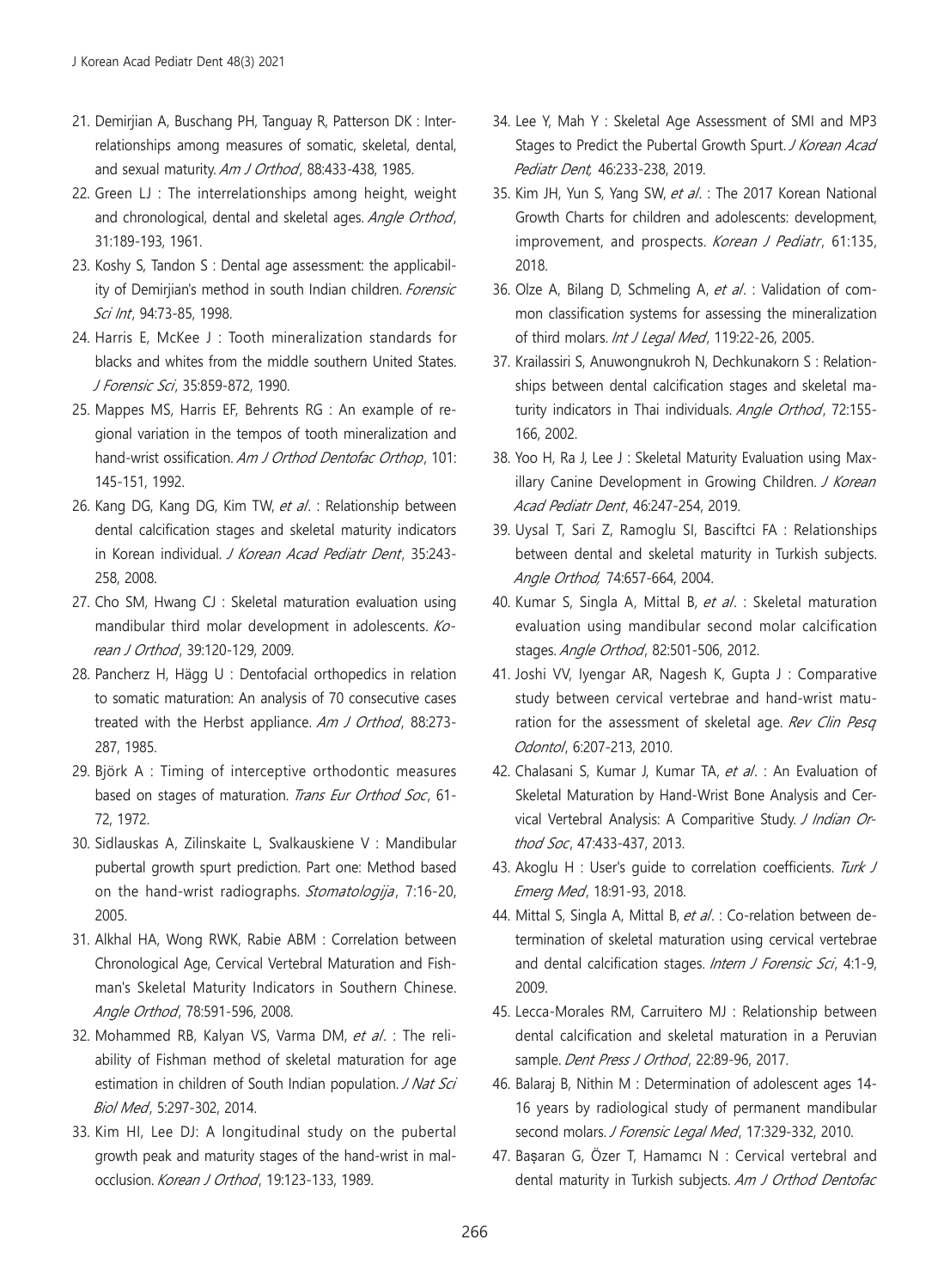Orthop, 131:447.e13-20, 2007.

- 48. Chertkow S : Tooth mineralization as an indicator of the pubertal growth spurt. Am J Orthod, 77:79-91, 1980.
- 49. Chaillet N, Nyström M, Demirjian A : Comparison of dental maturity in children of different ethnic origins: international maturity curves for clinicians. J Forensic Sci, 50:1164-1174, 2005.
- 50. Lebbe A, de Llano-Pérula MC, Willems G, et al. : Dental development in patients with agenesis. Int J Legal Med, 131: 537-546, 2017.
- 51. Badrov J, Lauc T, Nakas E, Galic I : Dental age and tooth development in orthodontic patients with agenesis of permanent teeth. Biomed Res Int, 2017:8683970, 2017.
- 52. Uslenghi S, Liversidge HM, Wong F : A radiographic study of tooth development in hypodontia. Arch Oral Biol, 51: 129-133, 2006.